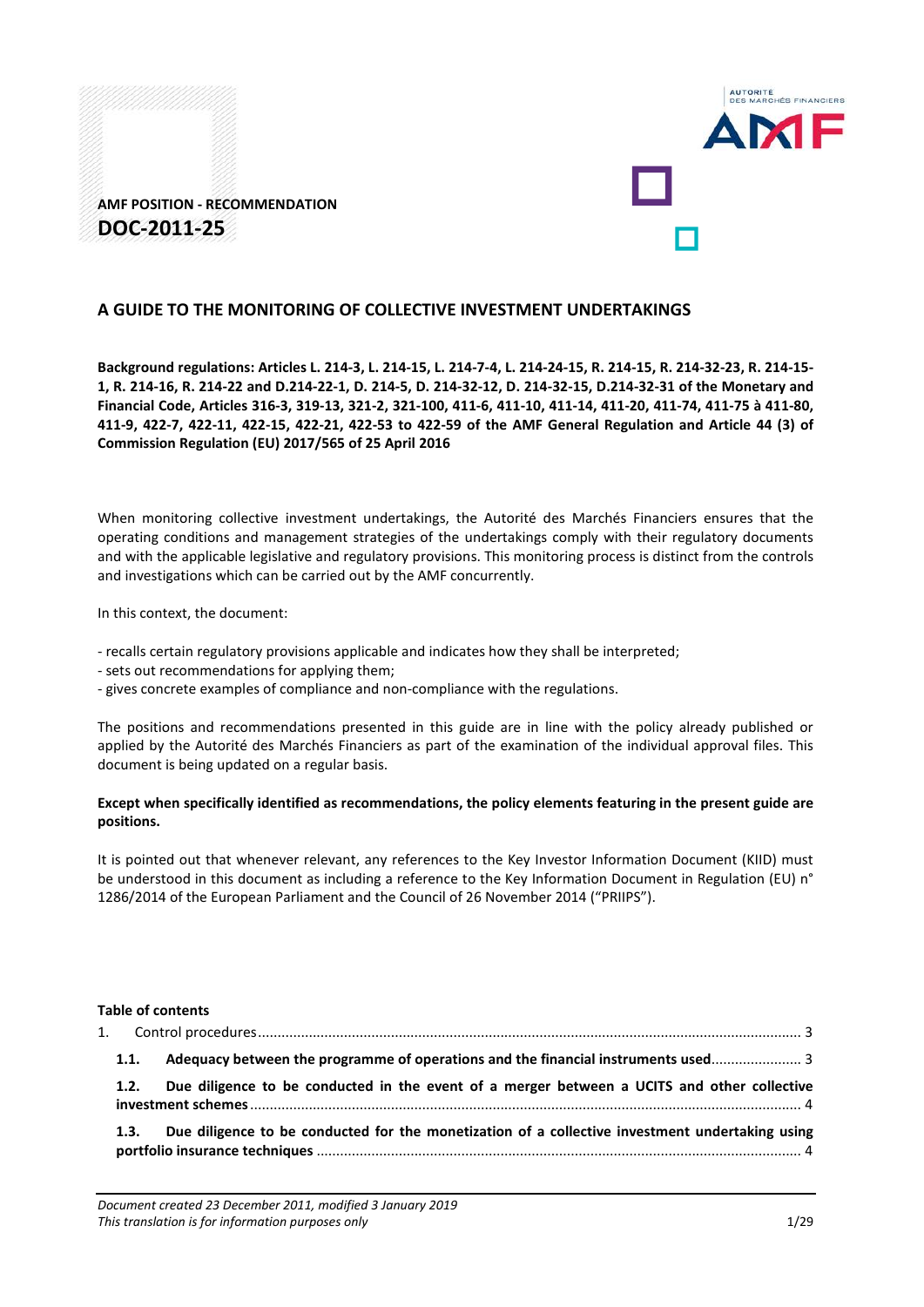

**1.4. [Due diligence to be conducted when using financial contracts the underlying of which is a real estate](#page-4-0)  [index](#page-4-0)** 5

|    | 1.5.                                                                                                                                                                                                                               | Due diligence to be conducted when introducing gates in real estate funds, professional real estate                                                                                                             |  |  |  |  |
|----|------------------------------------------------------------------------------------------------------------------------------------------------------------------------------------------------------------------------------------|-----------------------------------------------------------------------------------------------------------------------------------------------------------------------------------------------------------------|--|--|--|--|
|    | 1.5.1.                                                                                                                                                                                                                             |                                                                                                                                                                                                                 |  |  |  |  |
|    | 1.5.2.                                                                                                                                                                                                                             |                                                                                                                                                                                                                 |  |  |  |  |
|    | 1.5.3                                                                                                                                                                                                                              |                                                                                                                                                                                                                 |  |  |  |  |
|    | 1.5.4.                                                                                                                                                                                                                             |                                                                                                                                                                                                                 |  |  |  |  |
|    | 1.5.5.                                                                                                                                                                                                                             |                                                                                                                                                                                                                 |  |  |  |  |
|    | 1.5.6.                                                                                                                                                                                                                             |                                                                                                                                                                                                                 |  |  |  |  |
|    | 1.6.                                                                                                                                                                                                                               |                                                                                                                                                                                                                 |  |  |  |  |
| 2. |                                                                                                                                                                                                                                    |                                                                                                                                                                                                                 |  |  |  |  |
|    | 2.1.                                                                                                                                                                                                                               | Managing the fund in the investors' interest and minimum amount of assets under management 8                                                                                                                    |  |  |  |  |
|    | 2.2.                                                                                                                                                                                                                               | Executing significant redemptions orders, in particular when the collective investment undertaking                                                                                                              |  |  |  |  |
|    | 2.3.                                                                                                                                                                                                                               |                                                                                                                                                                                                                 |  |  |  |  |
|    | 2.4.                                                                                                                                                                                                                               |                                                                                                                                                                                                                 |  |  |  |  |
|    | 2.5.                                                                                                                                                                                                                               |                                                                                                                                                                                                                 |  |  |  |  |
| 3. |                                                                                                                                                                                                                                    |                                                                                                                                                                                                                 |  |  |  |  |
|    | 3.1.                                                                                                                                                                                                                               | Must the replicated collective investment undertaking be approved by the AMF?  14                                                                                                                               |  |  |  |  |
|    | 3.2.                                                                                                                                                                                                                               |                                                                                                                                                                                                                 |  |  |  |  |
|    | 3.3.                                                                                                                                                                                                                               |                                                                                                                                                                                                                 |  |  |  |  |
|    | 3.4.                                                                                                                                                                                                                               |                                                                                                                                                                                                                 |  |  |  |  |
|    | 3.5.                                                                                                                                                                                                                               |                                                                                                                                                                                                                 |  |  |  |  |
|    | 3.6.<br><b>Code? 16</b>                                                                                                                                                                                                            | What is implied by the legal nature of the replicated and split collective investment undertakings,<br>provided for in Articles D. 214-5, D. 214-8, D. 214-32-12 and D. 214-32-15 of the Monetary and Financial |  |  |  |  |
|    | 3.7.                                                                                                                                                                                                                               |                                                                                                                                                                                                                 |  |  |  |  |
|    | 3.8.                                                                                                                                                                                                                               | Are Instructions 2011-19 and 2011-20 applicable in the event of a merger decided pursuant to the<br>second paragraph of Article L. 214-8-7 or the second paragraph of Article L. 214-24-41 of the Monetary and  |  |  |  |  |
|    | Does a demerger decided pursuant to Article L. 214-8-7 or Article L. 214-24-41 of the Monetary and<br>3.9.<br>Financial Code give investors in the split collective investment undertaking the right to exit free of charge?<br>17 |                                                                                                                                                                                                                 |  |  |  |  |
|    | 3.10                                                                                                                                                                                                                               |                                                                                                                                                                                                                 |  |  |  |  |
|    | 3.11                                                                                                                                                                                                                               | Can past performances of the split collective investment undertaking be mentioned in the<br>documents (prospectus, marketing materials, etc.) of the replicated collective investment undertaking? 18           |  |  |  |  |
|    | 3.12                                                                                                                                                                                                                               |                                                                                                                                                                                                                 |  |  |  |  |
| 4. |                                                                                                                                                                                                                                    |                                                                                                                                                                                                                 |  |  |  |  |
|    | 4.1.                                                                                                                                                                                                                               |                                                                                                                                                                                                                 |  |  |  |  |
|    | 4.2.                                                                                                                                                                                                                               |                                                                                                                                                                                                                 |  |  |  |  |
|    |                                                                                                                                                                                                                                    |                                                                                                                                                                                                                 |  |  |  |  |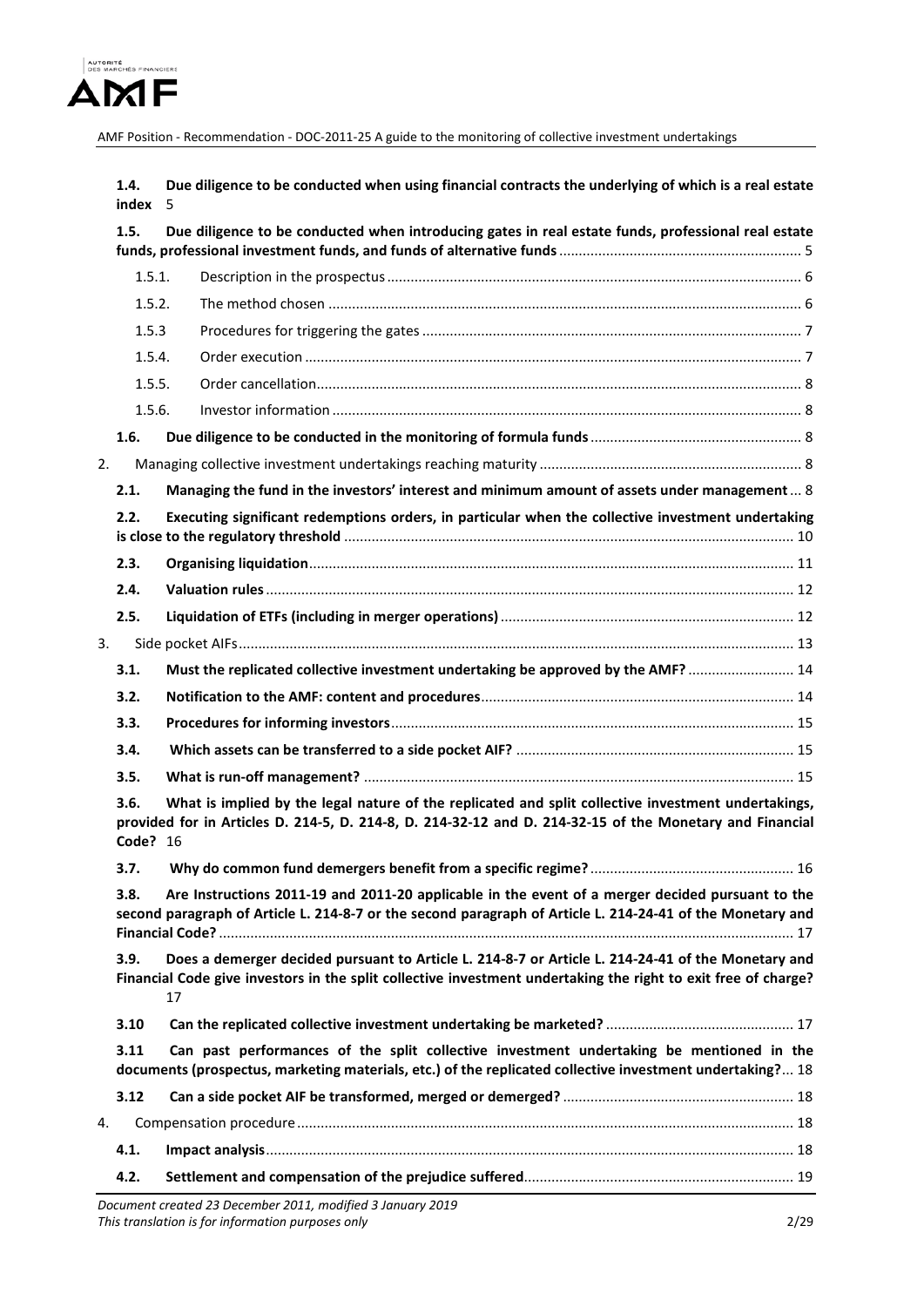

| 5. |      |                                                                                                                                                                                                            |  |
|----|------|------------------------------------------------------------------------------------------------------------------------------------------------------------------------------------------------------------|--|
|    | 5.1. |                                                                                                                                                                                                            |  |
|    | 5.2. | Compliance with the rules imposed by the categorisation or set out in the key investor information                                                                                                         |  |
|    | 5.3. |                                                                                                                                                                                                            |  |
|    | 5.4. |                                                                                                                                                                                                            |  |
|    | 5.5. | Offsetting exposure to index futures with a basket of equities as part of the commitment calculation                                                                                                       |  |
|    | 5.6. |                                                                                                                                                                                                            |  |
|    | 5.7. |                                                                                                                                                                                                            |  |
|    | 5.8. |                                                                                                                                                                                                            |  |
| 6. |      |                                                                                                                                                                                                            |  |
|    | 6.1. | Determining the investment objective on the basis of market assumptions made by the                                                                                                                        |  |
|    | 6.2. | Consistency of certain types of UCITS transformations or of certain movements in liabilities with the                                                                                                      |  |
|    | 6.3. |                                                                                                                                                                                                            |  |
|    |      |                                                                                                                                                                                                            |  |
|    | 6.4. |                                                                                                                                                                                                            |  |
|    | 6.5. | Consistency of the information provided in the key investor information document (KIID) and in the<br>prospectus with the information disseminated in the marketing materials of the collective investment |  |
|    | 6.6. |                                                                                                                                                                                                            |  |
|    | 6.7. | Transformation of a fund established with a pre-determined time horizon (excluding formula funds)<br>27                                                                                                    |  |

## <span id="page-2-0"></span>1. CONTROL PROCEDURES

<u>.</u>

### <span id="page-2-1"></span>**1.1. Adequacy between the programme of operations and the financial instruments used**

Scope: Collective investment undertakings

Pursuant to Articles 316-3 and 321-2 of the AMF General Regulation, the asset management company approval application file shall include "a programme of operations for each of the services that [it] intends to provide, specifying the conditions in which it expects to provide those services and indicating the type of transactions envisaged and its organisational structure." Moreover, Article 6 of Chapter II, Title [1](#page-2-2) of Instruction 2008-03<sup>1</sup> stipulates that the programme of operations "is adapted to both the portfolios managed and the instruments used as part of the management strategy implemented by the company (…)."

<span id="page-2-2"></span><sup>1</sup> Instruction AMF DOC- 2008-03 - Approval procedures for asset management companies, disclosure requirements and passport.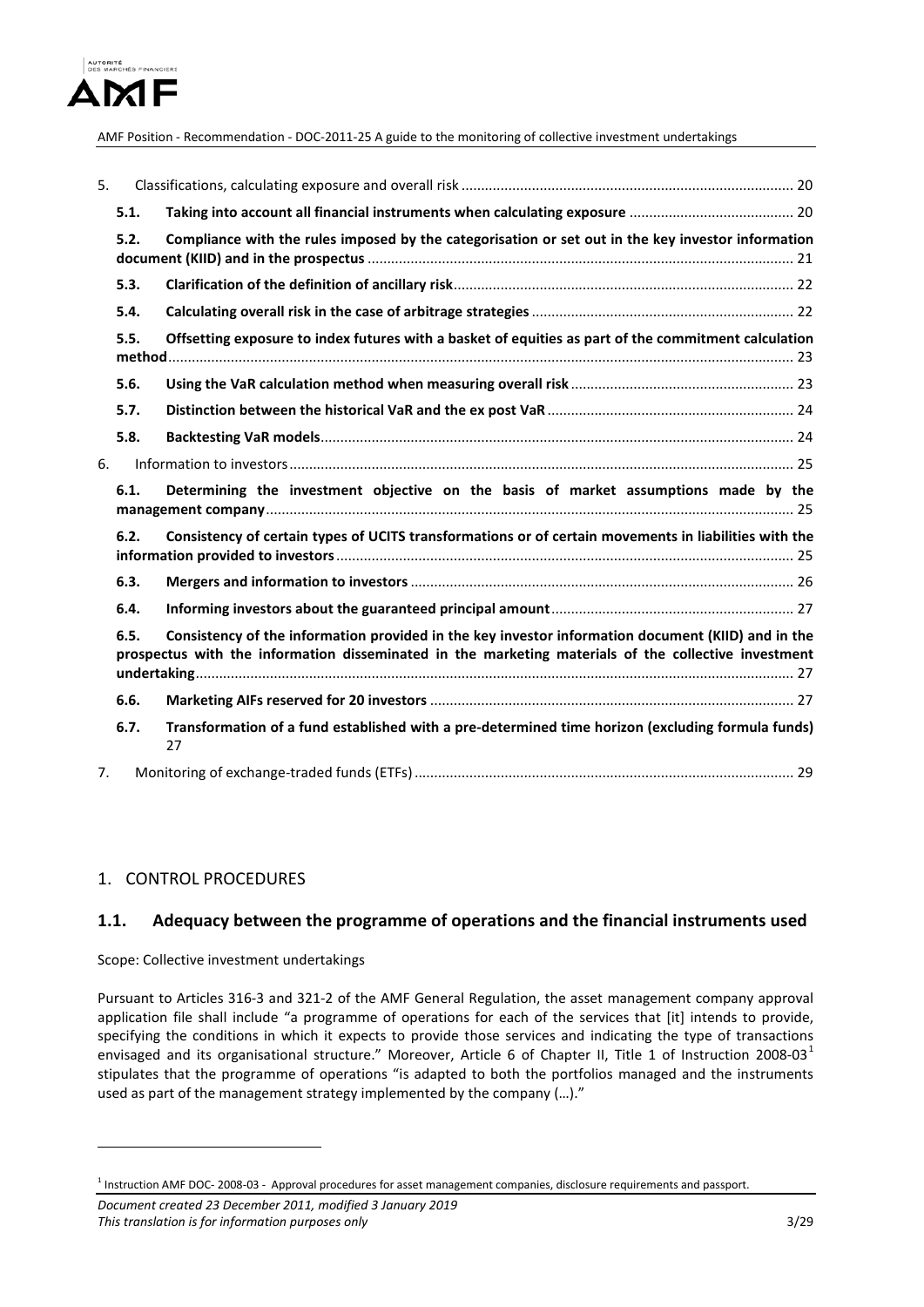

It is the duty of the asset management company to ensure that the type of financial instruments used is consistent with the management strategies implemented on the first hand, and that its organisational structure is adapted to the means at its disposal on the other hand. Peculiar attention must be paid to the ability of the asset management company to identify the risks linked to the financial instruments used and the strategies implemented and to value these financial instruments in an independent and accurate manner. In particular, the analysis cannot possibly rely only on the legal characterisation (equities, bonds) of the securities acquired.

For instance, an asset management company whose programme of operations restricts itself to describing the procedures for using listed financial instruments and simple futures financial instruments cannot use exotic options or structured products containing derivatives (such as complex EMTN or structured certificates) when managing its collective investment undertakings if it fails to describe the means necessary to operate this activity in the programme of operations. Conversely, the asset management company can update its programme of operations, pending prior approval by the Autorité des Marchés Financiers, so as to acquire the right to conduct such activities.

Specific case of derivatives on hedge fund indexes

Collective investment undertakings are entitled to use derivatives on hedge fund indexes, provided that the programme of operations of the asset management company qualifies for the use of financial contracts, also referred to as "financial instrument derivatives."

Using this option requires the asset management company to check that the index complies with the criteria according to which it can be characterised as a financial index, pursuant to Article R. 214-16 of the Monetary and Financial Code. In this context, the asset management company must check in collaboration with the Autorité des Marchés Financiers that it has the required organisational structure, human and technical means to operate as an "alternative fund of funds."

Finally, it is recalled that the key investor information document and the prospectus of the collective investment undertaking must provide adequate information.

# <span id="page-3-0"></span>**1.2. Due diligence to be conducted in the event of a merger between a UCITS and other collective investments**

#### Scope: UCITS

<u>.</u>

Pursuant to article 411-3 of the AMF General Regulation, a UCITS cannot transform itself into a different collective investment and cannot possibly undergo a transformation having equivalent effects. Accordingly, it is excluded that a UCITS be split, being replaced by a UCITS and a different collective investment.<sup>[2](#page-3-2)</sup>

However, a UCITS may merge with a different UCITS or another collective investment.

If the absorbed fund is a UCITS, the management company shall ensure, prior to the merger, that the countries in which the absorbed UCITS is marketed are countries in which the receiving UCITS is marketed.

# <span id="page-3-1"></span>**1.3. Due diligence to be conducted for the monetization of a collective investment undertaking using portfolio insurance techniques**

Scope: Collective investment undertakings

<span id="page-3-2"></span> $2^{2}$  Excluding the specific regime governing side pocket funds.

*Document created 23 December 2011, modified 3 January 2019 This translation is for information purposes only* 4/29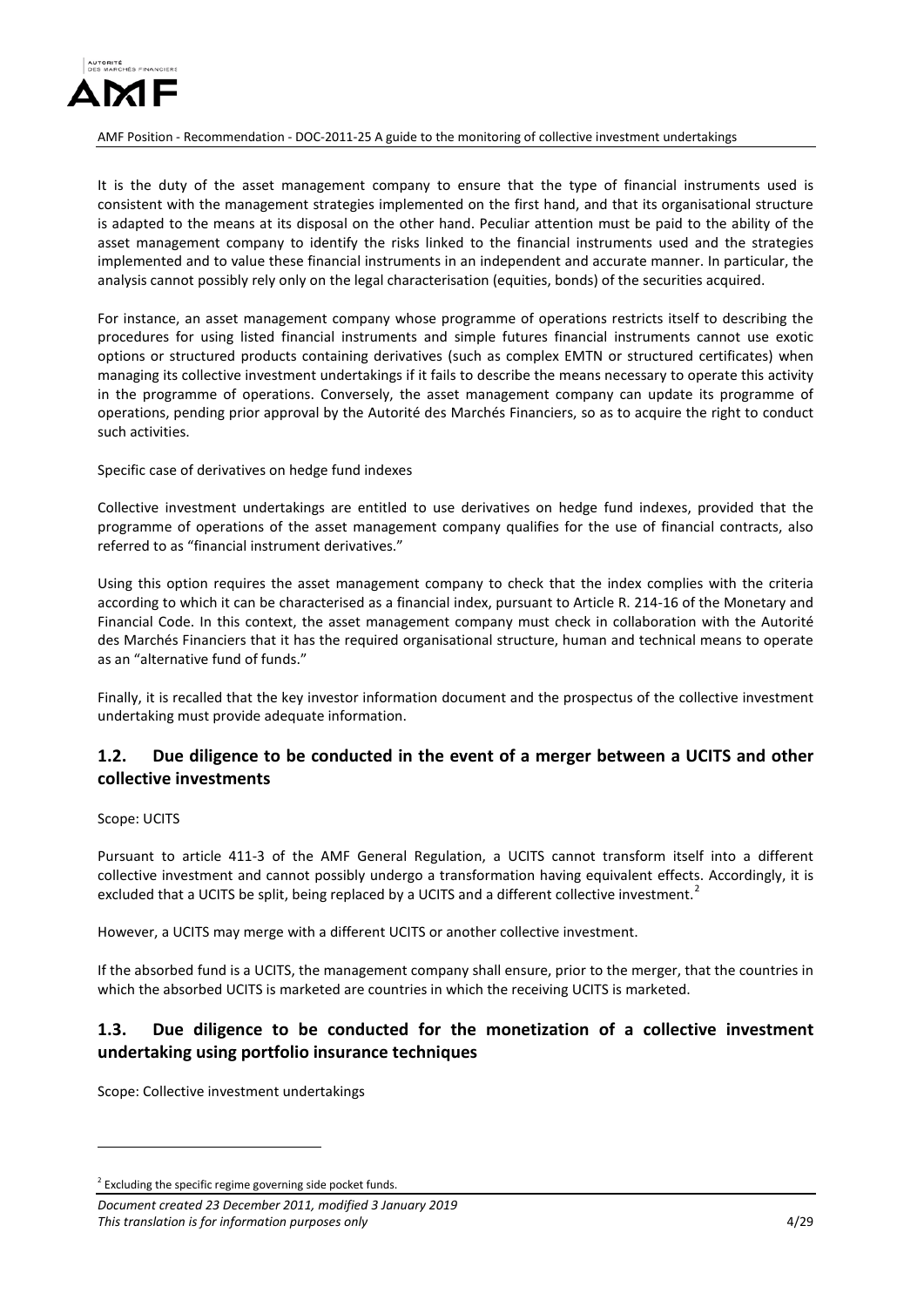

Certain UCITS and AIFs apply a portfolio insurance-type technique (e.g. CPPI).

In such cases, one of the risks associated with this type of management is the risk of monetization.

The asset management company must act in the best interests of investors. Among other things, it must:

- study the likelihood of the UCITS or AIF being exposed to risky assets once again;

- determine whether there are grounds or not to carry out a transfer or dissolution of the UCITS or AIF.

This approach must make it possible to avoid any situation in which the monetarized UCITS or AIF no longer delivers any performance, for example, without any prospect of change.

As a general rule, all management companies must consider whether it is appropriate to accept subscriptions to a UCITS or AIF whose performance is very limited due to a cushion that has become too small.

## <span id="page-4-0"></span>**1.4. Due diligence to be conducted when using financial contracts the underlying of which is a real estate index**

Scope: Collective investment undertakings

In order to be eligible as underlying assets to the financial contracts (or financial instrument derivatives) entered into by a collective investment undertaking, financial indexes must meet the requirements set out in I of Article R214-16 and in I of Article R.214-22 or in Article R. 214-32-25 and in I of Article R. 214-32-30 of the Monetary and Financial Code on the composition and representativeness of the index and its mode of dissemination.

Among financial indexes can be found indexes related to yearly completed real estate transactions completed in a country, a geographical region or a given sector.

Besides, in order to meet its valuation obligation, the management company is required to assess the depth and efficiency of the market for the financial contracts linked to the index chosen.

Consequently, this means that the management company must address both the issue of the eligibility of the index as an asset of a collective investment undertaking and also the depth and efficiency of the market to which it refers.

Moreover, management companies are reminded that they must check whether or not using these instruments is compliant with the programme of operations approved by the AMF before they start using them.

Index-tracking UCITS must comply with AMF Position DOC-2013-06 – Exchange-traded funds and other UCITS issues

### <span id="page-4-1"></span>**1.5. Due diligence to be conducted when introducing gates in real estate funds, professional real estate funds, professional investment funds and funds of alternative funds**

Scope: Real estate collective investment undertakings (OPCI)/Professional real estate collective investment undertakings/Professional investment funds/Funds of alternative funds

Introducing gates allows redemptions to be deferred on the basis of several net asset values as soon as they exceed a certain threshold, determined in an objective manner.

Passive management must be compatible with the gates introduced. In that respect, before they implement the gates, management companies are required to contact their depository and the concerned service providers in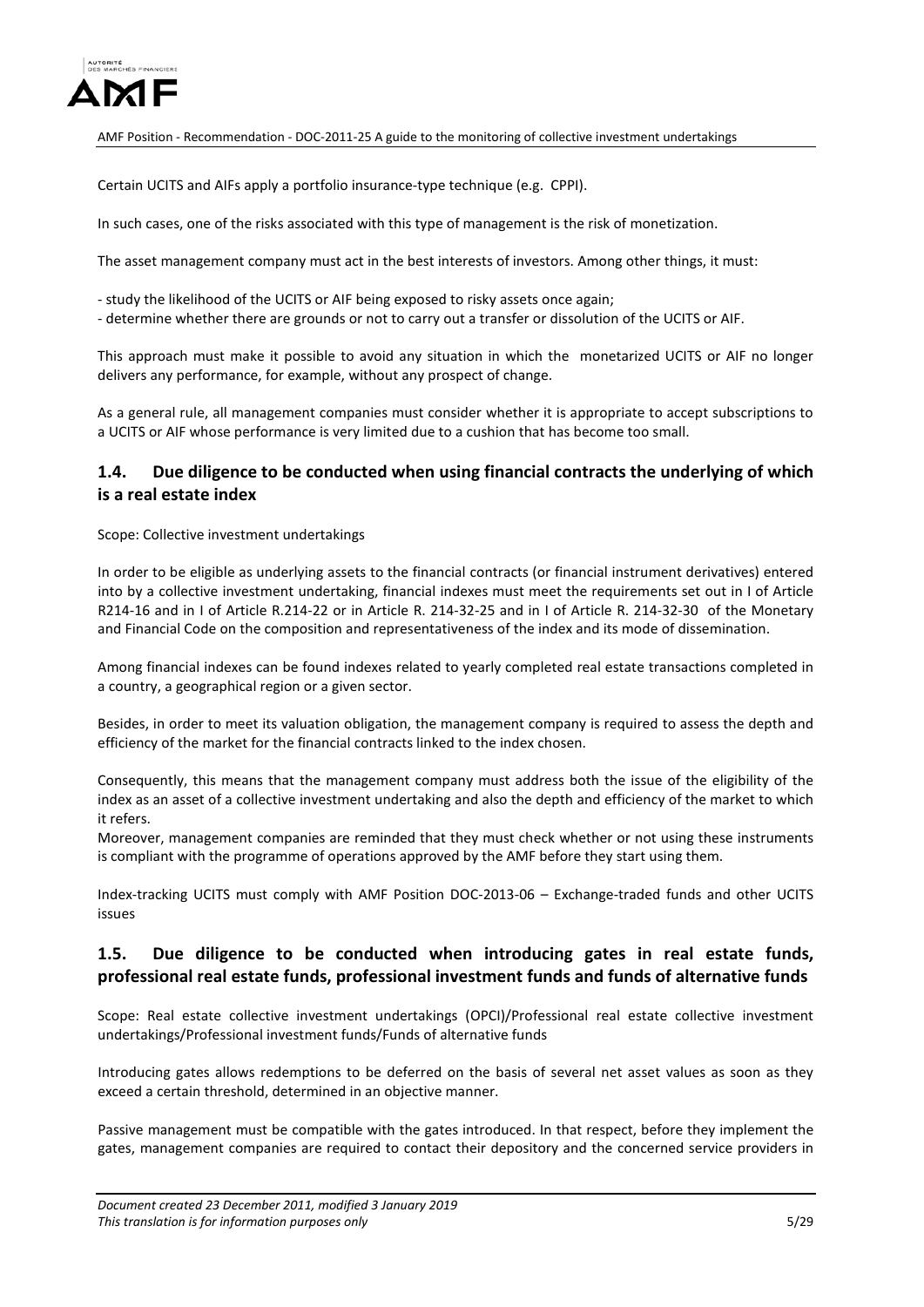

order to check the compatibility of the contemplated scheme, both as regards flow processing and the information provided to investors.

#### <span id="page-5-0"></span>1.5.1. Description in the prospectus

The functioning of the gates must be described accurately in the prospectuses of the AIFs concerned.

#### <span id="page-5-1"></span>1.5.2. The method chosen

The method chosen shall be consistent with the structure of the fund's assets and liabilities.

It is necessary that the threshold above which gates may be activated is not such as to undermine the open nature of the AIFs concerned.

In the case of a professional investment fund or fund of alternative funds whose net asset value is fixed on a monthly basis, this requirement is considered to be complied with when the threshold is not lower than 10% of its net assets. Moreover, management companies shall determine the periodicity for calculating the net asset value when the professional investment fund or the fund of alternative funds uses a gate mechanism. Indeed, while it is possible to introduce gates amounting to 10% of the net assets with a net asset value calculated on a monthly basis, it is impossible to introduce a gate amounting to 0.5% of each daily net asset value as it would result in the professional investment fund or fund of alternative funds losing its open nature.

In the case of real estate funds, excluding professional real estate funds, gating thresholds should enable holders to be repaid at least 2% of the fund's net assets every month, and redemption requests should be executed and settled within one year at most from receipt of the order, including notice periods. This gate threshold is possible only for a real estate fund whose documentation explicitly refers to the illiquid nature of its units or shares.

The level of non-executed orders shall be determined after the end of the period dedicated to centralising the orders. This meets the need to inform the concerned investors at the earliest opportunity and aims to give them the possibility to submit, in compliance with the notice deadlines and if they so wish, a new order for the fraction of non-executed orders (see item on the execution of orders).

The trigger threshold of the gates is calculated on the basis of the amount of redemptions, minus the amount of subscriptions.

• Real estate collective investment undertakings (OPCI)/Professional real estate collective investment undertakings/Funds of alternative funds offering only one category of units:

For such AIFs, the threshold at which the gate is triggered is calculated at the end of the period dedicated to centralising the orders by calculating the number of redemptions minus the number of subscriptions, expressed in terms of shares, in relation to the total number of units of the latest net asset value. The threshold may also be measured in amounts under the following conditions.

• Real estate collective investment undertakings (OPCI)/Professional real estate collective investment undertakings/Funds of alternative funds offering several categories of units:

These AIFs may set different thresholds for triggering the gate depending on the categories of units.

For AIFs of this type, the threshold at which the gate is triggered is measured at the end of the period dedicated to centralising the orders. The redemptions, minus subscriptions, expressed as an amount (number of units multiplied by the latest net asset value), are calculated as a proportion of the latest net asset value.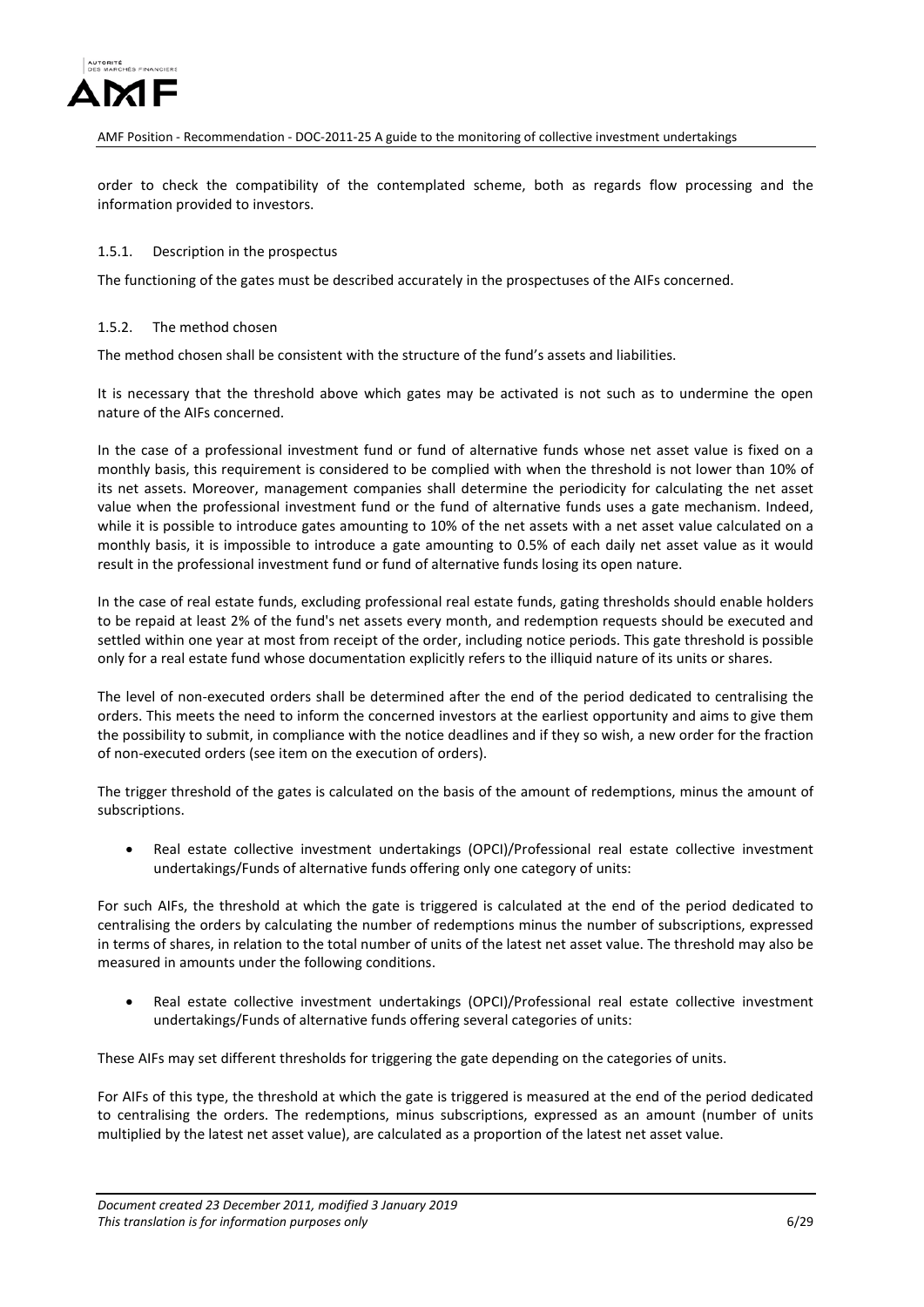

If indicative net asset values have been calculated previously, they can be endorsed. Overall, the management company shall make the necessary adjustments to determine the reference net assets on the basis of the information it was provided with since the net asset value was last calculated.

The net asset values used for net redemptions (numerator) expressed in amounts are those related to the net assets used in the calculation (denominator).

Back-and-forth transactions, for a same number of units and executed on the basis of the same net asset value and by a single investor or beneficial owner, are not included in the calculation of the gates. They may escape being fractionated insofar as the prospectus provides for it. This provision allows avoiding that an investor who completes a back-and-forth transaction has its redemption order fractionated while a subscription order of a similar amount offsets the impact of this redemption order on the AIF.

#### <span id="page-6-0"></span>1.5.3 Procedures for triggering the gates

The management company is free to trigger the gate mechanism, as provided for in the prospectus. Before it makes this decision, it shall ensure that the principle of investors' fair treatment is being complied with. It must act in the interest of the remaining investors and avoid the risks of conflicts of interests.

The decision of triggering the gates shall only be made in the interest of the remaining investors. The gates shall not be negotiable by investors submitting orders on the basis of a unique net asset value. Should the management company decide not to trigger the gates for a net asset value, the decision shall be documented and held at the AMF's disposal.

#### <span id="page-6-1"></span>1.5.4. Order execution

Orders exceeding the level at which the gate is triggered are not executed. The rules governing the reduction of orders must ensure that investors leaving the fund are treated fairly. Reducing the orders to the same extent for all investors is usually the most appropriate mechanism. However, it shall be adapted to suit certain complex gate mechanisms such as the schemes under which the orders placed within a certain threshold are executed first and the number of orders exceeding that threshold are reduced in order to meet the gate requirements. Management companies may potentially be required to adapt the characteristics of the fund's units so as to allow partial execution, either by reducing the value of the units or by fractionating them.

Moreover, management companies shall determine and specify in the prospectus of the AIF if the non-executed orders will be cancelled or deferred and executed on the basis of the following net asset value. This point shall be assessed in the light of the overall liquidity management scheme, and more particularly by taking into consideration the consequences resulting from systematically deferring the orders that would help maintain systematic demand for redeeming units in the AIF concerned. Management companies shall also assess the fact that introducing a scheme under which orders are automatically deferred incites investors to bring forward their redemption requests in order to secure a place in the waiting line. As regards this peculiar issue, they shall ensure, together with the relevant market participants (depositaries, centralist,…), that the scheme can be operated.

Where the scheme depends on non-executed orders being deferred and executed on the basis of the following net asset value, deferred orders have no priority over the new redemption orders to be executed on the basis of the current net asset value. Should redemption orders be fractionated once again on the basis of the current net asset value, they shall be fractionated under the same conditions as the new subscription orders. This principle makes it possible once again to avoiding investors who wish to leave the AIF being penalised by redemption orders previously submitted by other investors. It also helps reduce the risk that investors might be tempted to bring forward their redemption orders to secure a place in the waiting line.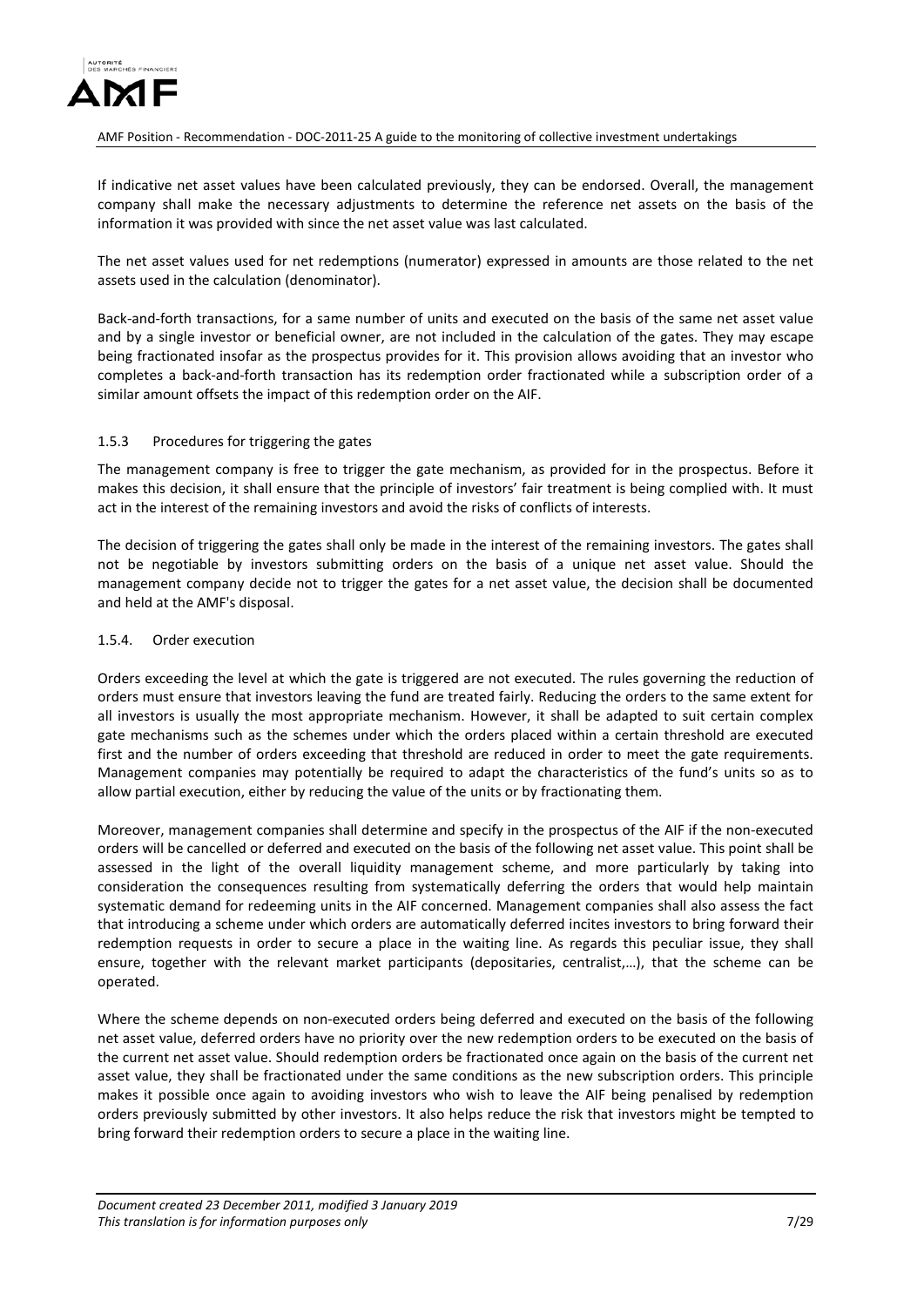

Given the necessity to submit orders once again or to defer them, management companies are required to determine a periodicity for determining the net asset value and notice periods which allow investors to submit their orders again. Management companies cannot possibly escape their obligation to inform investors about the mandatory notice periods. The management companies shall provide for arrangements for identifying the deferred orders or the orders that were submitted again in accordance with the mandatory notice period. Investors shall not be penalised by being prevented from deferring their orders or submitting them again on the basis of the following net asset value. Indeed, it is necessary to comply with this schedule in order to be able to initiate the transactions in the AIF's net assets in a timely manner (the underlying hedge funds for instance).

Introducing gates can prove to be a sensitive issue, for operating reasons, when the frequency for setting the net asset value is high (a daily or weekly frequency for instance).

#### <span id="page-7-0"></span>1.5.5. Order cancellation

The management company shall ensure that orders submitted prior to the order centralisation date cannot possibly be changed, including through cancellation requests which could be assimilated to late trading operations. Moreover, the management company shall not give any details on the level of the subscription and redemption orders placed that would have an investor anticipate whether the gate is likely to be triggered or not.

#### <span id="page-7-1"></span>1.5.6. Investor information

In the event of cancellation, investors of whom a fraction of orders has not been executed shall be informed of it within timeframes allowing them to submit the non-executed orders on the basis of the next net asset value. The procedures for informing investors are provided for in the AIF's prospectus.

## <span id="page-7-2"></span>**1.6. Due diligence to be conducted in the monitoring of formula funds**

When the management company acquires a financial instrument derivative, it must not base itself solely on the valuation from the counterparty, but must perform its own counter-valuation. The difference between the price from the counterparty and that obtained by the internal valuation must be carefully monitored throughout the lifetime of the fund in order to avoid any uniustified leaps in the net asset value<sup>[3](#page-7-5)</sup> linked to any catch-up processes, in particular at maturity, when the valuation of the financial instrument derivatives results from the application of a contractual formula. An inappropriate valuation during the lifetime might lead to any holders making redemptions during this period being penalised by an excessively low valuation.

### <span id="page-7-3"></span>2. MANAGING COLLECTIVE INVESTMENT UNDERTAKINGS REACHING MATURITY

## <span id="page-7-4"></span>**2.1. Management in the investors' interest and minimum amount of assets under management**

Scope: UCITS/Retail investment funds/Private equity funds/Funds of alternative funds/Professional investment funds/Declared funds

The minimum asset under management thresholds set by the regulations are low: €300,000 for common funds and open-ended investment companies (SICAV).<sup>[4](#page-7-6)</sup> Many management strategies require a higher minimum amount of assets under management in order to be implemented in the interest of the investors. It is the duty of the management company or collective investment undertaking to make the necessary arrangements for:

<u>.</u>

<span id="page-7-5"></span> $3$  This targets any unjustified movements in the net asset value. Some movements in the net asset value may be inevitable at maturity due to the Bid-Mid spread when the fund is not the subject of a bid valuation on the last day, for example.

<span id="page-7-6"></span> $^4$  Except for dedicated funds (Article 422-94 of the AMF General Regulation) and formula funds (Articles 411-21, paragraph 4 and Article 422-22, paragraph 4 of the AMF General Regulation).

*Document created 23 December 2011, modified 3 January 2019 This translation is for information purposes only* 8/29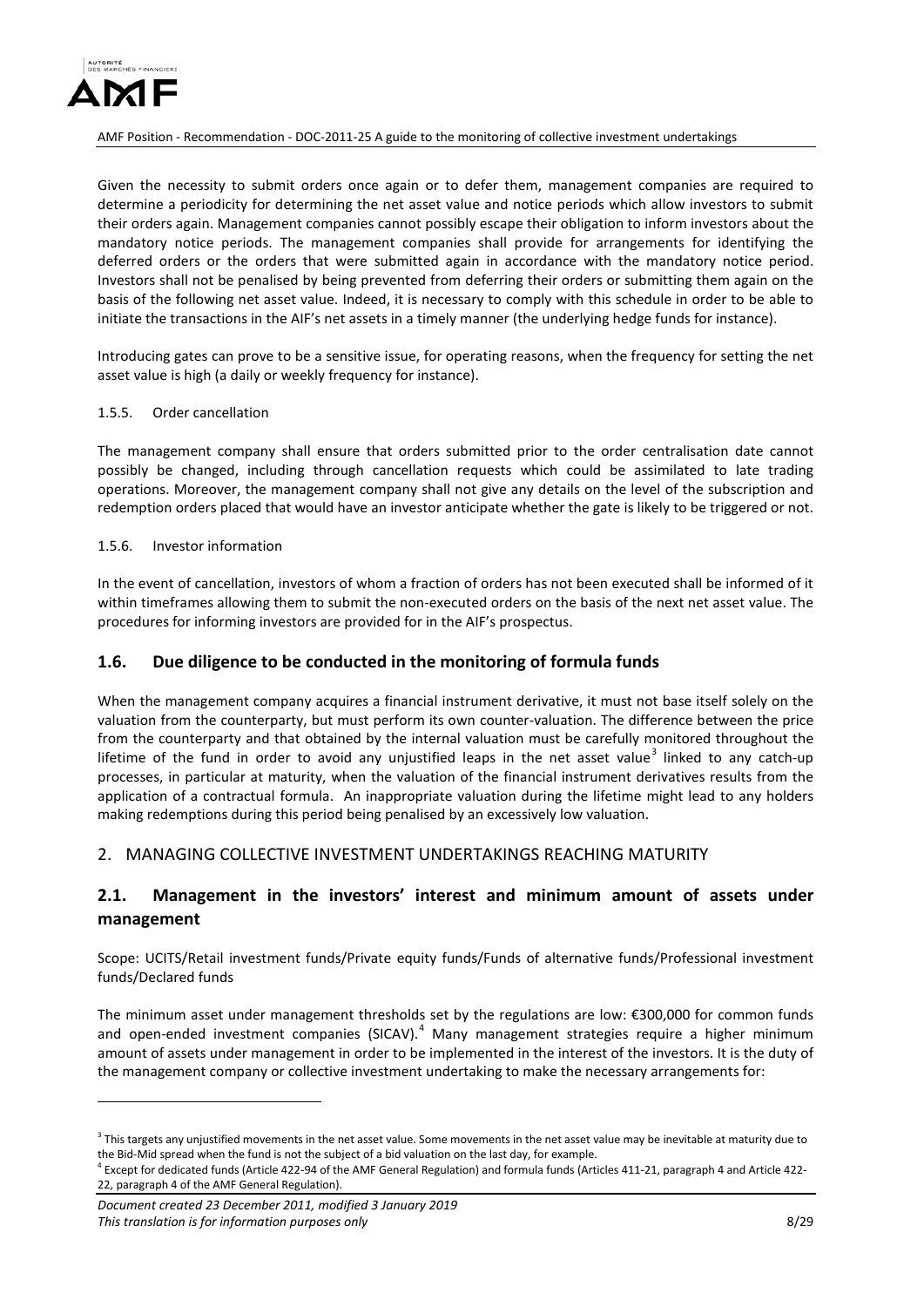

- identifying the situations under which the fund's net assets are likely to become too low for the fund to be managed in the interest of the investors;

- defining and implementing measures aimed at ensuring that the fund is managed in the interest of the investors: looking for new subscriptions to preserve the fund's net assets at a sufficient level, transformation, mergers or winding-ups if it is impossible to preserve the fund's net assets at a sufficient level.

Accordingly, it is not acceptable to wait systematically that the fund's net assets fall below the minimum amount of assets under management before implementing corrective measures. The decisions on the future of a collective investment undertaking shall be made exclusively in the investors' interest and shall by no means give precedence to the interest of the management company over that of the investors.

A management company notes that the fund's net assets are decreasing on a regular basis and that they will inevitably fall below the €300,000 minimum amount of assets under management. It believes that the fund has no commercial future and that is must consequently be liquidated. However, it considers that the fund can still be managed despite the decline in its net assets. The management company does not want to be seen as the party which is initiating the fund's liquidation, fearing this will undermine its image amongst its clients. Accordingly, it decides to wait for the fund's net assets to fall below the €300,000 minimum amount of assets under management and stay below this threshold for more than 30 days before making the decision to liquidate the fund. This allows the management company to present its decision to its clients as the direct consequence of a regulatory provision and not as a decision of its own.

This method is not compliant with the regulation because:

- it leads the management company to give precedence to its own interest (its image amongst customers) over that of the investors in the fund (who, on the one hand, invest in a fund which is soon to be liquidated without knowing it and, on the other hand, will suffer the consequences of the fund's liquidation when submitting their redemption requests in the next few weeks);

- the information provided to investors is not "clear, accurate and non-misleading" since it presents the fund's liquidation as the consequence of a regulatory provision while it is in fact a decision of the management company itself.

Moreover, it is recalled that the management strategy implemented by the collective investment undertaking shall be consistent with the strategy described in the prospectus in all circumstances. The fact that the fund's net assets no longer make it possible to implement the management strategy shall prompt the management company or the fund to ask themselves why they failed to anticipate the situation and to take all the necessary corrective measures.

It does not justify implementing a management strategy that would not be consistent with that defined in the prospectus.

The management strategy implemented by a European Union Equity fund requires that the fund's net assets are at least €10 million. The fund is almost exclusively held by a life-insurance company which marketed it to its clients in the form of unit-linked life insurance contracts. The life-insurance company decides to create units in the fund, which results in the capital of the fund being greatly reduced, though remaining above the €300,000 minimum amount of assets under management. The management company notes that the fund has no future and that outflows from the fund continue. It decides to have the fund invested in monetary assets until its assets under management fall below €300,000 and then liquidate it. The management company fails to inform the remaining investors about this decision and about the change in the management strategy. This method is not compliant with the regulation insofar as:

- the way the fund is managed is not consistent with the content of the prospectus;

- the information provided to investors is not "clear, accurate, and non-misleading".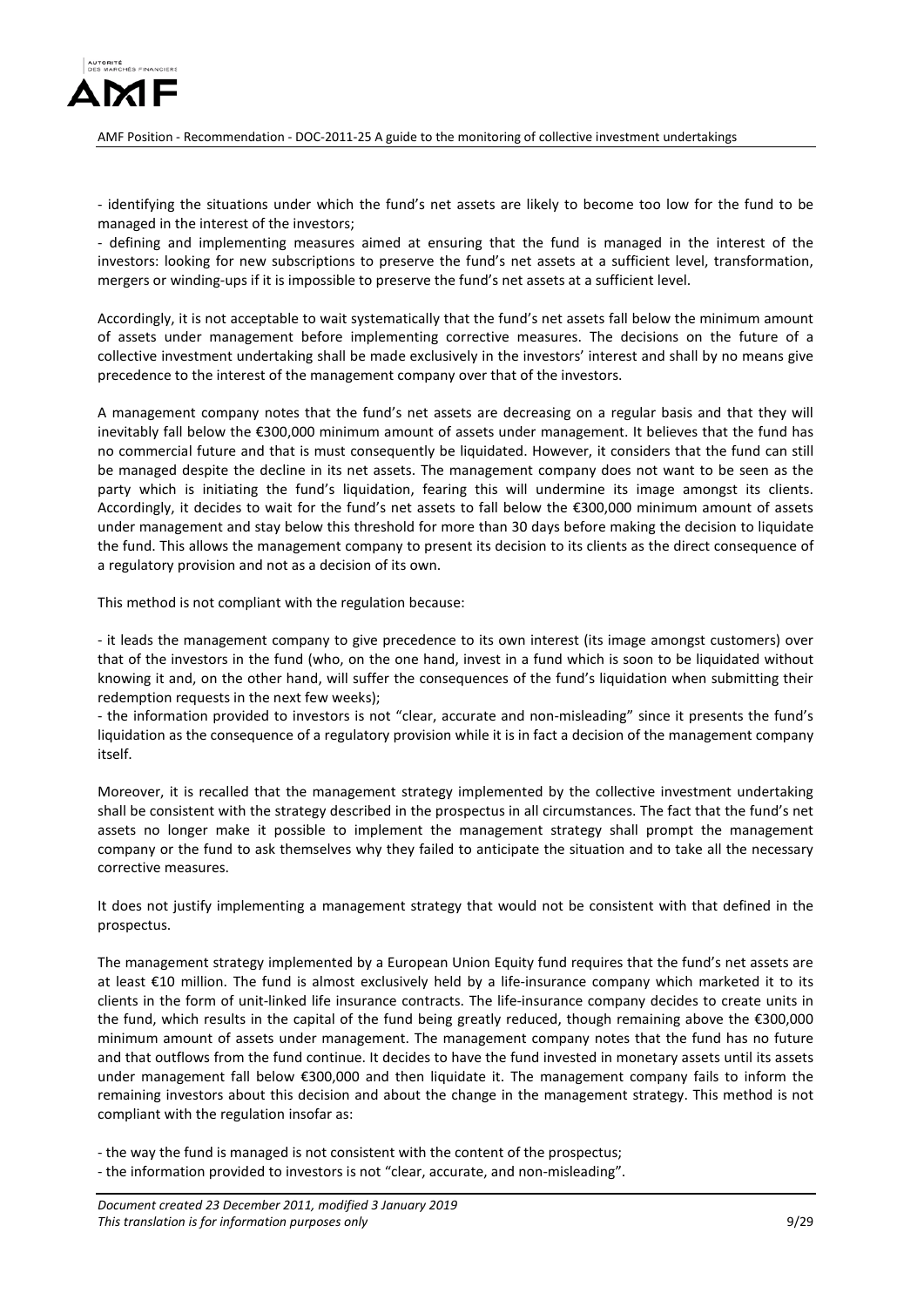

If the fund's medium-term sustainability is not undermined and if the management strategy is in the interest of the current or future investors, the 30-day period provided for in the regulation can be used to secure new subscriptions.

Conversely, if the fund's medium-term sustainability is undermined, or if the management strategy proposed by the fund is not intended to be continued, the fund can file for transfer (liquidation, merger, demerger or absorption) with the Autorité des Marchés Financiers before the end of the 30-day notice period. Pursuant to Articles 411-21 and 422-22 of the AMF General Regulation, the transfer process becomes mandatory when the net assets have remained for 30 days below the fund's minimum amount of assets under management.

#### - Blocking redemptions when the fund's assets fall below the minimum amount of assets under management

After it saw some funds file for liquidation because their assets had fallen below the minimum amount of assets under management, the Autorité des Marchés Financiers realised that not all service providers had established an organisational structure suited to ensure that the provisions of Articles 411-21 and 411-22 of the AMF General Regulation are being complied with.

Accordingly, the Autorité des Marchés Financiers reiterates that the redemption of units or shares shall be blocked as soon as measurement of the fund's net assets reveals that the latest movements in the fund's assets or liabilities have resulted in the fund's assets falling below the regulatory minimum amount of assets under management.

The management company of a common fund whose net assets stood at €350,000 when the net asset value was last calculated and falls to €280,000 when calculating the new net asset value shall not execute any redemption orders as of this date.

Moreover, considering the impact on investors of the fund's assets falling below the regulatory minimum amount of assets under management (which results in redemption orders being blocked), the management company shall take all the necessary steps to anticipate such situations as much as possible and to minimise the impact on investors. The approach mentioned in the previous part will make it possible to achieve such an objective.

The assets of an open-end investment company (SICAV) decrease on a regular basis and are likely to fall below the €300,000 minimum amount of assets under management. The management company waits for the assets to fall below this threshold before starting to think about the measures to be taken in collaboration with the SICAV's management. It may take several weeks to consider the different steps to be taken (merger, liquidation, resuming subscriptions) and to implement them (approval by the Autorité des Marchés Financiers, calling for an extraordinary general meeting). Investors consequently have their redemption orders blocked for several months. This situation is not compliant with the regulation. The necessary steps shall be taken to shorten the period during which redemption orders are blocked.

Failure to comply with the aforementioned principles led some asset management companies to offer business courtesies to the fund or investors harmed in order to compensate for their loss when they had their redemption orders blocked for a long period of time.

# <span id="page-9-0"></span>**2.2. Executing significant redemption orders, in particular when the collective investment undertaking is close to the regulatory threshold**

Scope: Collective investment undertakings

When the management company or the collective investment undertaking receives redemption orders accounting for a significant proportion of the fund's liabilities and which could result in the undertaking falling below the minimum amount of assets under management, it shall ensure that meeting its obligation to execute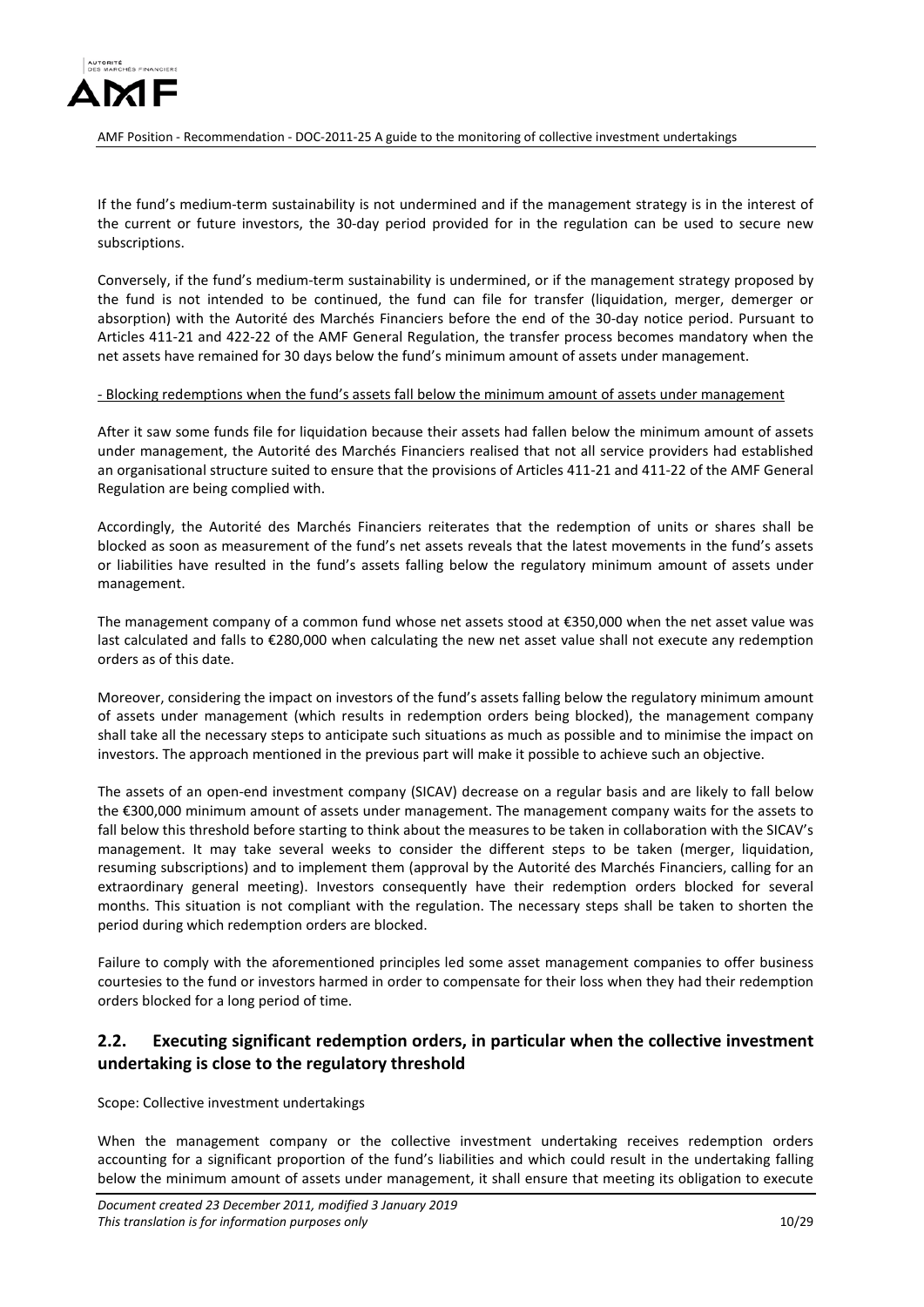

orders so as to avoid that executing redemption orders leads to unfair treatment between investors who submitted a redemption order and the investors who retained their units (or shares) does not undermine its ability to manage the fund in the interest of the remaining investors.

Accordingly, a management company that receives a redemption order accounting for 60% of the fund's net assets, valued at €1,200,000, should ensure that it is still able to manage the collective investment undertaking despite the sharp decline in its net assets. Should it become incapable of managing the fund in such circumstances, the management company can, pursuant to Article L.214-7-4, 214-8-7, L. 214-24-33 or L. 214-24- 41 of the Monetary and Financial Code, suspend redemptions in the investors' interest. It shall then make the necessary decisions in a timely manner to resume redemptions or liquidate the collective investment undertaking.

Finally, if the redemption orders concerned are submitted by an entity linked to the management company or to a significant client, particular attention must be paid to identifying and addressing the conflicts of interests arising from this situation.

An investor (a subsidiary of the management company) holding 50% of the assets of the collective investment undertaking asks for its units to be redeemed. The management company knows that executing this order would have the fund fall below the minimum amount of assets under management. In this context, it must take the necessary steps to ensure that the exit of this investor does not penalise the remaining investors.

In order to anticipate this sort of issue, management companies may implement redemption ceiling mechanisms or gates in the conditions set out in Instruction DOC 2017-05.

## <span id="page-10-0"></span>**2.3. Organising liquidation**

Scope: Collective investment undertakings

As soon as it is decided that the fund will be liquidated and that the conditions for the assets to be realised require a change in the investment policy, the decision must be communicated to investors on the same day the liquidation is announced. This decision shall first be approved by the AMF when the fund files for transfer.

Moreover, it shall be highlighted that selectively informing certain investors that the assets might drop below the minimum amount of assets under management is a breach of the obligation to treat unit holders or shareholders fairly such as to engage the liability of the management company or collective investment undertaking. The orderly liquidation of the collective investment undertaking, whether it is decided by the management company or by the management of the undertaking, is usually a solution which reduces litigation risks.

The management company informs the two biggest investors in the fund, which, taken together, account for more than 50% of the fund's assets, that the assets of the common fund are getting close to €300,000. The two investors submit redemption orders which result in the fund falling below the €300,000 threshold. This practice is not compliant with the regulation since the management company communicates the information to a reduced number of investors who are able to exit from the fund while those who have not been informed have their investment in the fund blocked until the asset management company makes a decision on the future of the fund.

### **Specific case of early dissolution/transfer of a collective investment undertaking implementing a buy and hold strategy**

Collective investment undertakings implementing this type of strategy are intended to continue until the maturity date set out in their legal documentation. Early dissolution should occur only in exceptional circumstances and the management company must be able to provide justification for it in light of the interests of the investors.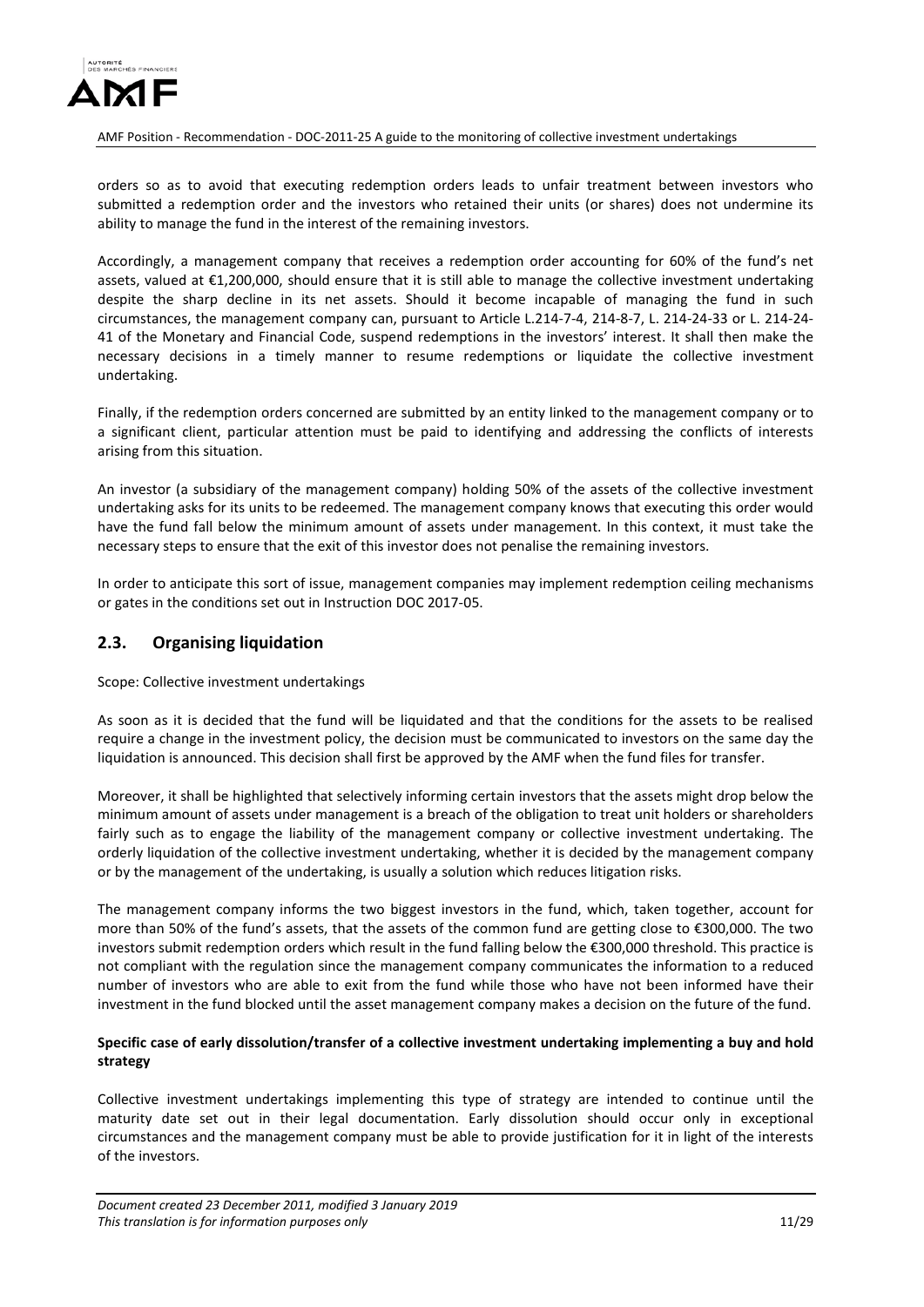

In the case of the dissolution/merger/transfer of a fund implementing a buy and hold strategy before its maturity date, it is necessary to report on a certain number of points in the information supplied to investors. The reasons leading the management company to make this decision must therefore be clear. The reasons are accompanied by a summary table comprising the following elements:

- the actuarial rate since the launch against the rate fixed on the launch of the fund.
- The net residual actuarial rate until maturity (including the hypotheses of a management company default).

As a general rule, all management companies must analyse whether it is appropriate to accept subscriptions to a portfolio with a very limited performance and whether they should modify its management even in the investment time horizon has not yet been reached.

# <span id="page-11-0"></span>**2.4. Valuation rules**

Scope: Collective investment undertakings

In the event of outflows from the fund, it is important that the methods for valuing the assets of the collective investment undertaking be clearly defined so that investors can exit from the fund on the basis of a net asset value which reflects market reality.

The management company or the collective investment undertaking shall ensure, under such circumstances, and more particularly in the event of important outflows from the fund, that the on-balance and off-balance positions are sold or unwound respectively, under terms compatible with the principles for valuing the assets of the collective investment undertaking. Indeed, a poor match between the price at which the assets are sold and the valuation conditions means that the remaining investors are likely to suffer the consequences of limited or increased exposures to the market when they unwind their positions, which may ultimately have major impacts on the net asset value of the collective investment undertaking.

Where a collective investment undertaking which replicates the CAC 40 index receives redemption orders amounting to 95% of its assets and if a spread of 1% is recorded between the price at which undertaking's assets are valued and the price at which they are sold, this difference will be passed onto the investors who hold the remaining 5% of the assets. This means that the impact on these investors will be 20 times higher than the impact of the market variation. The initial spread of 1% will have an impact of 20% on the remaining investors.

## <span id="page-11-1"></span>**2.5. Liquidation of ETFs (including in merger operations)**

Scope: Collective investment undertakings admitted for trading on a regulated or organised market (ETF)

"The specific characteristics of ETFs and the financial markets on which they are traded (one or several markets) may require the implementation of specific arrangements on dissolution of a listed collective investment undertaking, including within the framework of a merger.

Particular vigilance must be afforded to the stages described in the offer document for investors setting out the arrangements for subscription and redemption orders on both markets (secondary and primary) and also for the delisting of the collective investment undertaking (disappearance from the secondary market)

Given the specific characteristics of ETFs and the markets on which they are traded, a technical memo must be submitted to the AMF when applying for approval of liquidation, presenting the main aspects of the operation and a detailed timeline for the different stages in the transaction. "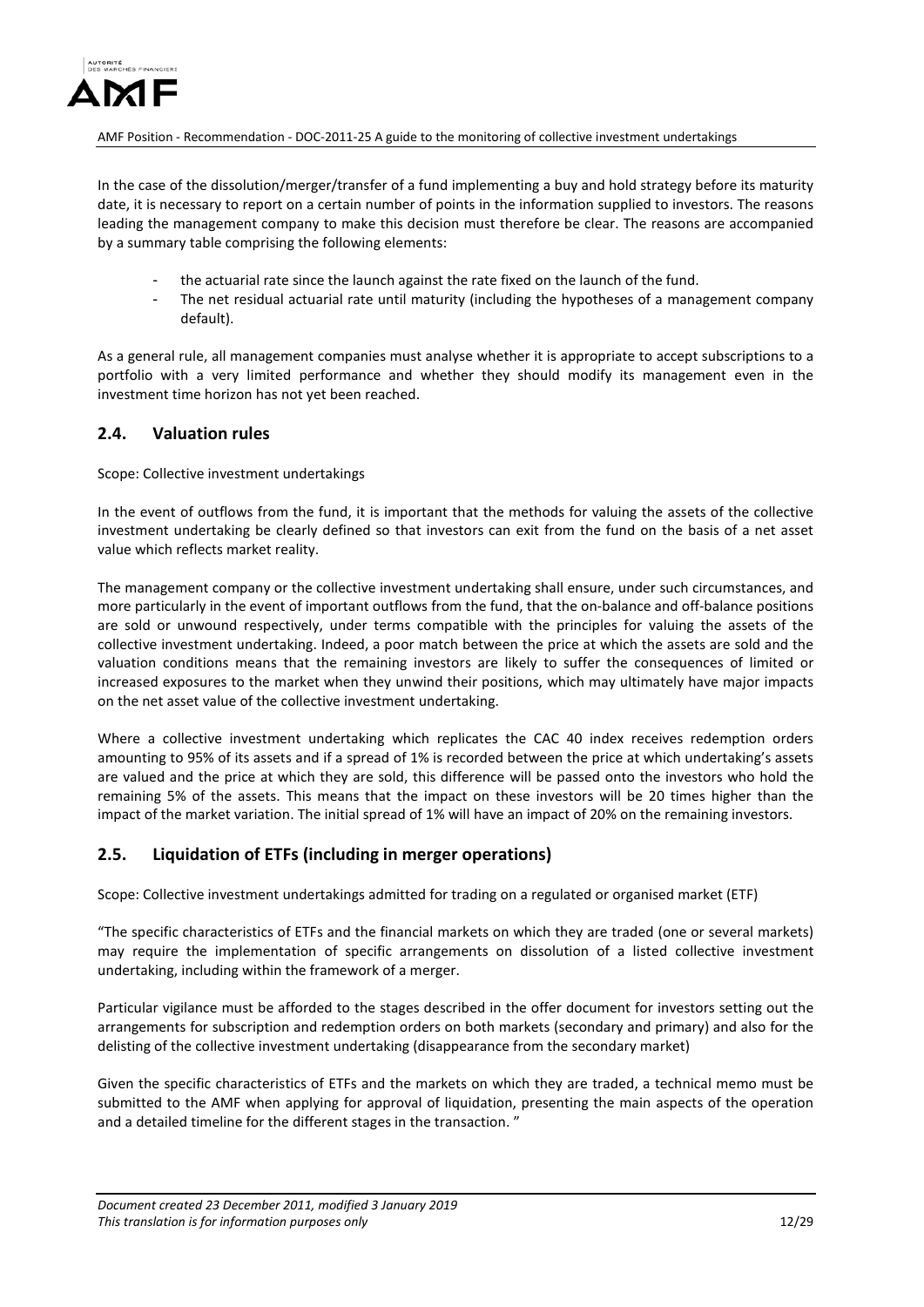

Practical example:<sup>[5](#page-12-1)</sup>

Date of suspension of the subscription and redemption orders on the two markets (secondary and primary) in relation of the date of information of the holders: it is accepted that the suspension of the subscription and redemption orders on the two markets of the ETF should not come immediately after the holders are informed, but should only be a few days before liquidation. The regulations and statutes of the ETF will need to be modified beforehand. This modification will not be subject to approval by the AMF but must be the subject of communication to the holders by all or any means.

These specific arrangements in no way remove the obligation for the collective investment undertaking to comply with the regulatory suspension threshold of €300,000: if the net assets of the collective investment undertaking should pass below the regulatory threshold between the date of communication and the suspension of subscriptions/redemptions, the management company would then be obliged to immediately suspend the orders on the primary and secondary markets, pursuant to Article 411-21 of the AMF General Regulation for UCITS and Article 422-22 of the AMF General Regulation for AIFs;

• Date of suspension of subscription and redemption orders on the primary market in relation to that on the secondary market: two methods are possible:

Option 1: the suspension of subscription and redemption orders on the secondary market (delisting) and on the primary market are on the same day, a few business days before the effective execution of the transaction Option 2: the delisting of the ETF (disappearance from the secondary market) comes two days before the date of suspension of subscription and redemption orders on the primary market. This difference is appropriate when the daily time limit for placing orders on the primary market is before the closing time of the secondary market. This option therefore makes it possible for market makers to intervene on the primary market until the closing time of the secondary market in order to unwind their different positions, which will therefore not be blocked until the effective date of the dissolution transaction.

For ETF merger operations, the scheme below is generally applied to the disappearing ETF.

However, these specific arrangements are not always adapted to ETFs tracking a market considered as not very liquid or illiquid. For these ETFs, the suspension of subscription and redemption orders on the two markets is usually carried out as soon as the information is disclosed to the holders.

## <span id="page-12-0"></span>3. SIDE POCKET AIFS

<u>.</u>

Pursuant to Article L. 214-8-7 or Article L. 214-24-41 of the Monetary and Financial Code, the demerger of UCITS/retail investment funds/private equity funds/funds of alternative funds/professional retail funds/ professional specialised funds/professional private equity funds/employee investment funds gives rise to two collective investment undertakings. The first is dedicated to receive the assets the sale of which do not serve the investors' interest (side pocket AIF) and the other is meant to receive the other assets of the collective investment undertaking (replicated fund).

These types of demergers are intended to deal with an exceptional situation that undermines the value of some of the assets of the collective investment undertaking. Accordingly, deciding to create a side pocket AIF shall remain exceptional and concern only certain identified assets.

*Document created 23 December 2011, modified 3 January 2019 This translation is for information purposes only* 13/29

<span id="page-12-1"></span><sup>5</sup> This an example of the practice followed by actors. There are other ways of proceeding, depending in particular on the markets concerned.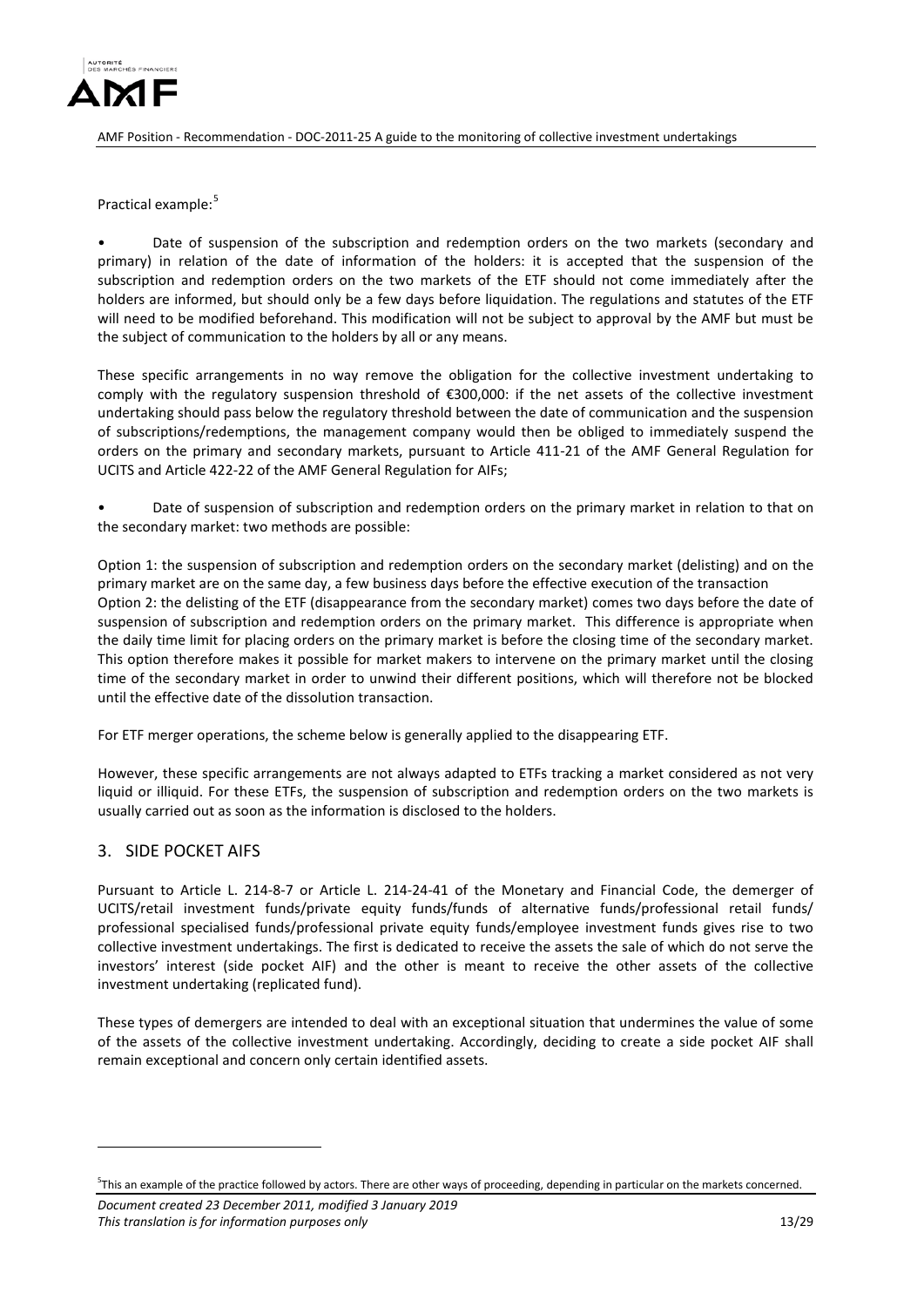

#### **Recommendation**

**Prior to the creation of the side pocket AIF, it is recommended that the collective investment undertaking or its management company contact the** *Autorité des Marchés Financiers* **in order to draft the statement to be communicated to the AMF and write the information to be provided to investors in the fund.**

### <span id="page-13-0"></span>**3.1. Must the replicated collective investment undertaking be approved by the AMF?**

Articles L. 214-8-7 and L. 214-24-41 of the Monetary and Financial Code provides that the split need not be approved by the AMF but shall be immediately notified to it.

Consequently, provided that only the absence of the assets transferred to the side pocket AIF distinguishes the assets of the replicated collective investment undertaking from those of the split collective investment undertaking, the replicated collective investment undertaking born out of the demerger shall not file for approval again with the AMF insofar as it benefits from the accreditation of the split collective investment undertaking.

Conversely, if the replicated collective investment undertaking demonstrates other differences with the split collective investment undertaking in its investment strategy or in the way in which it operates, it shall be subject to the applicable rules governing the transformation of collective investment undertakings, in particular as regards the information to be provided to investors, the right of investors to exit free of charge or the procedures to be followed to be granted approval by the AMF.

### <span id="page-13-1"></span>**3.2. Notification to the AMF: content and procedures**

Demergers decided pursuant to Article L. 214-8-7 or Article L. 214-24-41 of the Monetary and Financial Code shall be immediately notified to the AMF.

This notification shall include:

- A copy of the demerger decision: the minutes of the extraordinary general meeting of the open-ended investment company (SICAV) to be demerged or the copy of the decision of the management company which manages the common fund to be demerged;

- the list of the assets transferred to the side pocket AIF;

- a technical note justifying the volume of the assets transferred to the side pocket AIF;

- the report justifying and detailing the terms of the demerger decision, which shall be transmitted to investors, pursuant to Articles D. 214-5, D. 214-8, D. 214-32-12 and D. 214-32-15 of the Monetary and Financial Code;

- the full prospectuses of the replicated collective investment undertaking and side pocket AIF;

- the mails and documents intended to inform investors about the demerger, whatever the mode of communication chosen;

- The fund deposit certificates of the two collective investment undertakings that were born out of the demerger.

This notification shall be communicated to the AMF by email or mail.

This notification is deemed to constitute filing with the AMF for the creation of a side pocket AIF, which shall be necessarily incorporated as a professional specialised fund.

This declaration does not exempt the concerned collective investment undertaking or the management companies managing the fund from complying with the formalities required for demergers or for the creation of a collective investment undertaking (Euroclear formalities, declaration at the court registry, etc.)

Finally, the statutory auditors' report is communicated to the AMF as soon as it is drafted.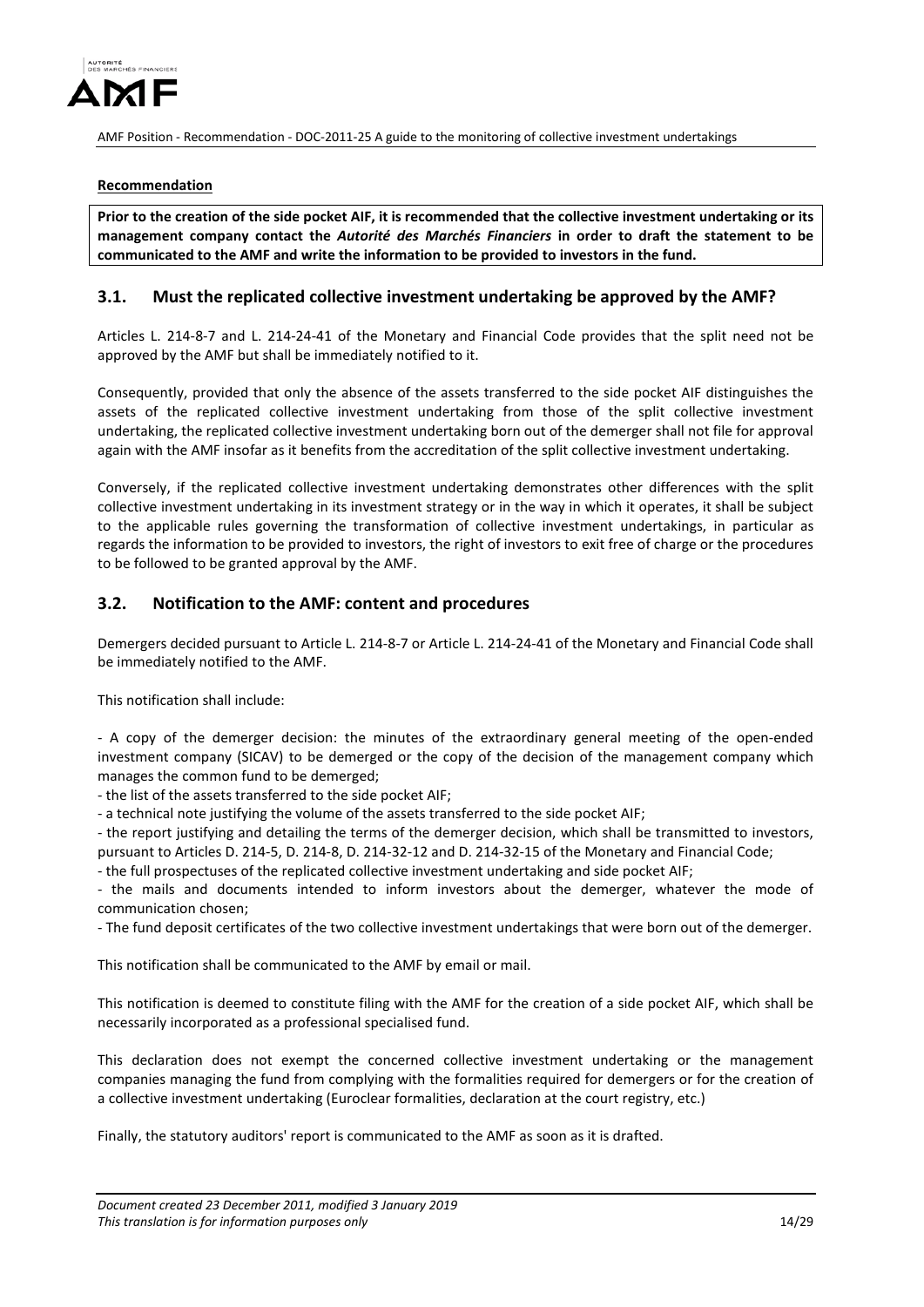

## <span id="page-14-0"></span>**3.3. Procedures for informing investors**

Articles D. 214-5, D. 214-8, D. 214-32-12 and D. 214-32-15 of the Monetary and Financial Code provide that investors in the split collective investment undertaking be informed immediately about the demerger by the split collective investment undertaking or its management company and that the rationale and procedures for the demerger and be transmitted to them.

This information, which is of particular nature, needs to be communicated individually to all investors. It can be supplemented with general information, which can be disseminated through a news release for instance.

Articles D. 214-5, D. 214-8, D. 214-32-12 et D. 214-32-15 of the Monetary and Financial Code also state that the split collective investment undertaking or the management company provide investors with prospectuses and, where applicable, the Key Investor Information Documents for the two collective investment undertakings born out of the demerger.

The mail intended to inform investors about the realisation of the demerger shall indicate how they can have access to these documents or how they can obtain them upon request.

In addition to the aforementioned procedures for informing investors, the split open-ended investment company or its management company shall also comply with the provisions set out in Articles 422-98 et seq. of the AMF General Regulation on the procedures to be followed in the event of demergers involving collective investment undertakings.

### <span id="page-14-1"></span>**3.4. Which assets can be transferred to a side pocket AIF?**

Since Articles L. 214-8-7 and L. 214-24-41 of the Monetary and Financial Code do not provide for any limitation in respect of the legal nature of the assets that can be transferred to a side pocket AIF, all assets whose sale would not be in the interest of the investors in the split collective investment undertaking may, a priori, be transferred to a side pocket AIF.

It is the duty of the split collective investment undertaking or its management company to list the assets which must be transferred to the side pocket AIF. However, it should be recalled that the decision to create a side pocket AIF shall remain exceptional and concern only certain identified assets. Accordingly, mere difficulty in valuing or selling certain assets may not lead them to think that selling them would not be in the interest of the investors.

Moreover, the split collective investment undertaking or its management company shall ensure that:

- the contemplated demerger is possible given the particular circumstances of the collective investment undertaking. The existence of frame agreements or prime brokerage agreements entered into by the collective investment undertaking soon-to-be demerged or the creation of collateral by this collective investment undertaking can be obstacles to completing the demerger;

- the assets to be transferred to the side pocket AIF are eligible for such a transfer. Indeed, the transfer of certain types of assets may be subject to conditions such as the agreement of a contractual partner (for over-thecounter financial futures instruments for instance).

## <span id="page-14-2"></span>**3.5. What is run-off management?**

Articles D. 214-5, D. 214-8, D. 214-32-12 and D. 214-32-15 of the Monetary and Financial Code provide that side pocket AIFs must be managed in a run-off mode. This means that:

- any type of active management is prohibited. Only the management acts aimed at protecting the interest of the investors and at ensuring that the fund's liquidation is completed in the best possible conditions are authorised;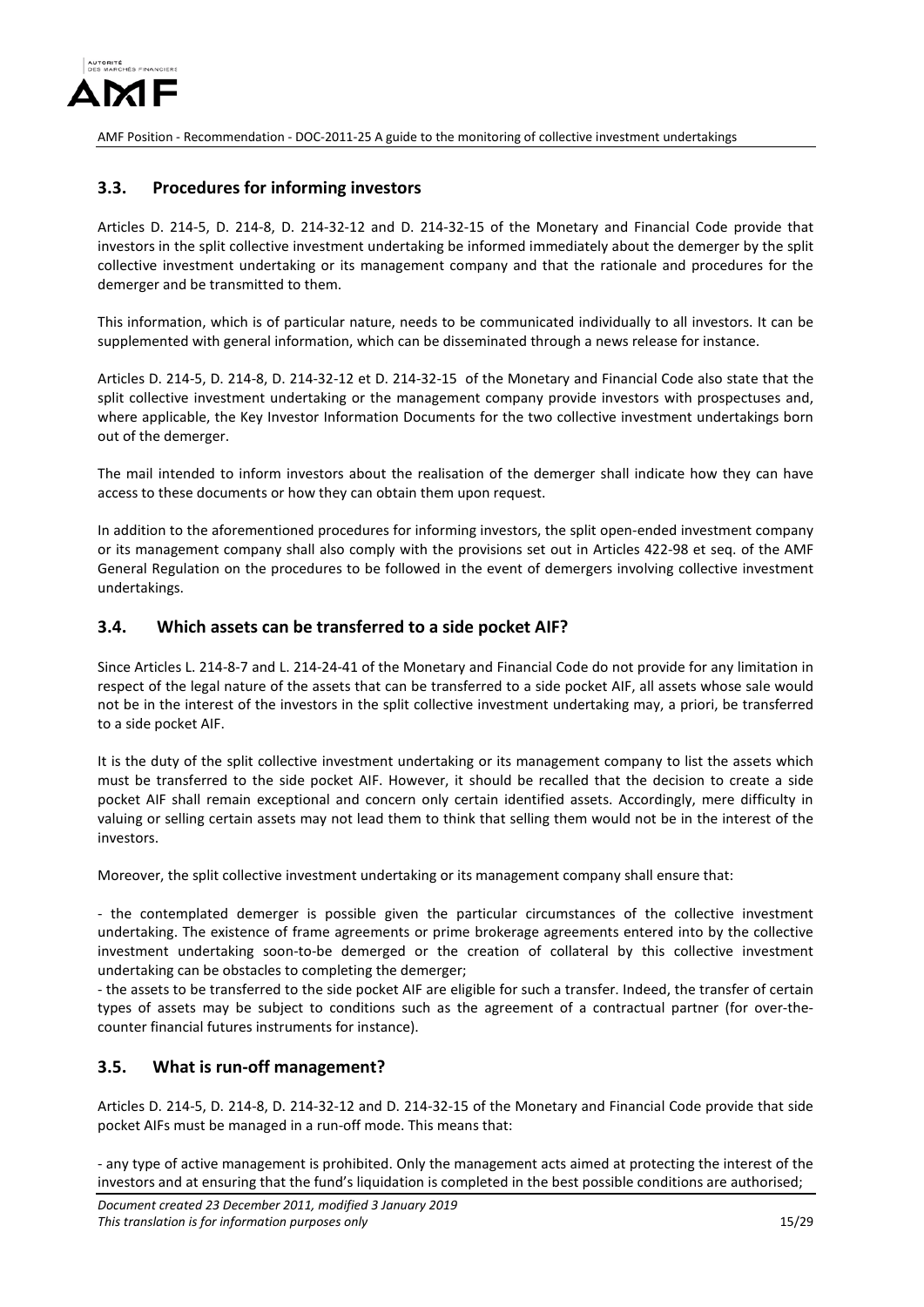

- the number of units or shares in a side pocket AIF is determined when the fund is demerged and it remains the same until full liquidation of the side pocket AIF. Indeed, the side pocket AIF is not allowed to issue new units or shares and it shall not honour any redemption requests. However, it gradually depreciates the existing units or shares in compliance with the principle of investors' fair treatment.

When the split collective investment undertaking or its management company considers that selling the assets transferred to the side pocket AIF is in the interest of the investors again, the said assets can be sold. The depreciation of the units or shares in the side pocket fund can then be realised immediately or subsequently. It requires the side pocket AIF to ensure that it has the liquidities necessary to run off its assets (so as to honour margin calls for instance).

Moreover, market conditions or the interest of investors in the side pocket AIF may lead to certain assets being sold at maturity only.

# <span id="page-15-0"></span>**3.6. What is implied by the legal nature of the replicated and split collective investment undertakings, provided for in Articles D. 214-5, D. 214-8, D. 214-32-12 and D. 214-32-15 of the Monetary and Financial Code?**

The replicated collective investment undertaking must have the same legal nature, investment rules and operating rules as the split collective investment undertaking. As an illustration, the replicated collective investment undertaking created by the demerger of a general open-ended investment company must be a general open-ended investment company. Likewise, the replicated collective investment undertaking created by the demerger of a professional investment fund must be a professional investment fund.

However, the side pocket AIF always takes the form of a specialised professional fund pursuant to Articles D. 214- 5, D. 214-8, D. 214-32-12 and D. 214-32-15 of the Monetary and Financial Code.

## <span id="page-15-1"></span>**3.7. Why do common fund demergers benefit from a specific regime?**

All demergers of open-ended investment companies or common funds decided on pursuant to Articles L. 214-7- 4, L. 214-8-7, L. 214-24-33 or L. 214-24-41 of the Monetary and Financial Code benefit from the application of a less stringent regime since these mergers are not subject to approval by the AMF and are only declared.

However, only the regime governing demergers of collective investment schemes was amended by Decree 2008- 1312 dated December 12, 2008, as open-ended investment companies are still governed by common law rules on demergers of public limited liability companies and simplified public limited companies provided for in the Commercial Code. Accordingly, demergers of open-ended investment companies remain governed by the existing regime, as set out in Articles 412-5 and onwards and Articles 422-98 and onwards of the AMF General Regulation.

Timeline of a common fund merger decided pursuant to Article L. 214-8-7 or Article L. 214-24-41 of the Monetary and Financial Code: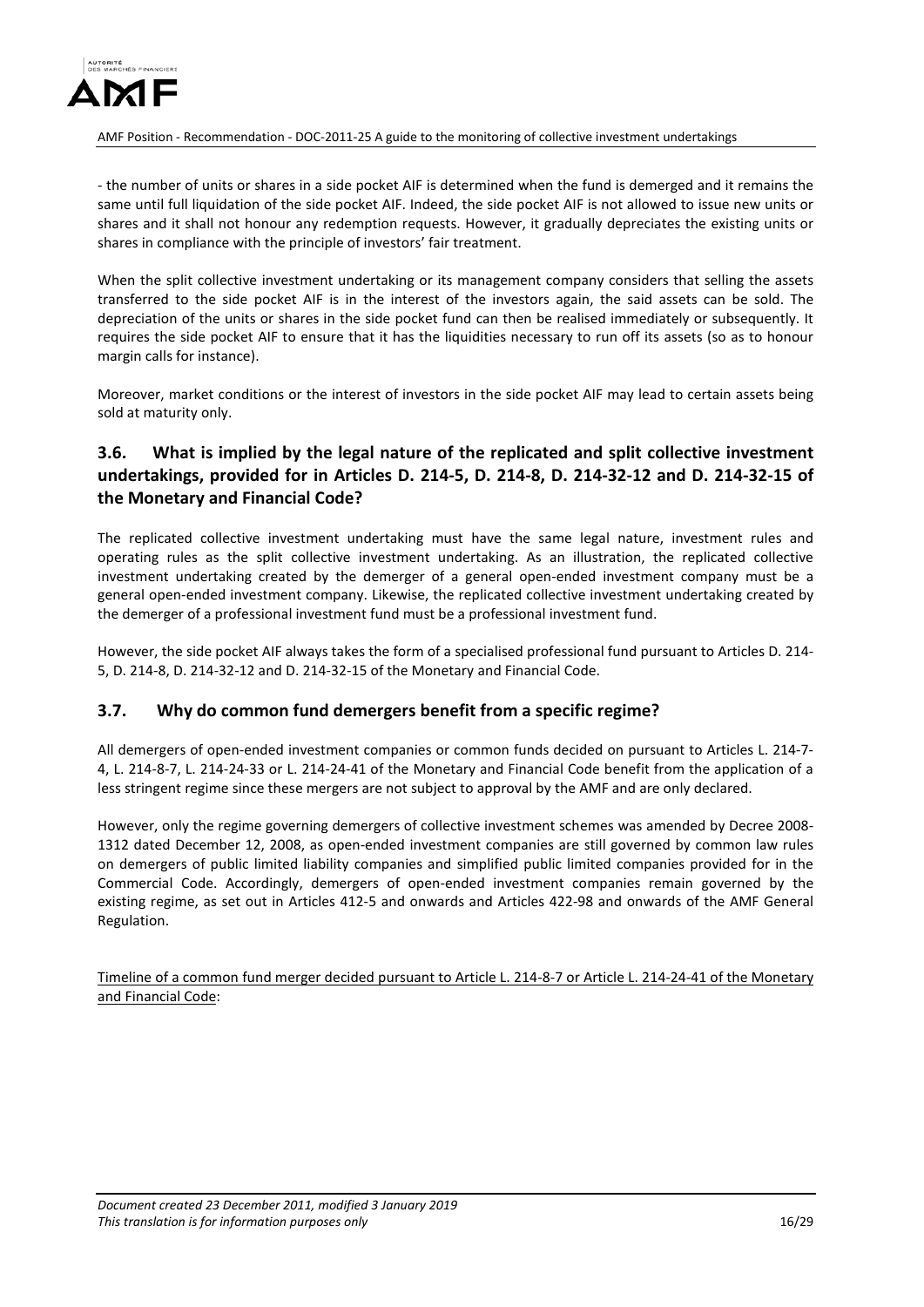



<span id="page-16-0"></span>**3.8. Are Instructions 2011-19 and 2011-20 applicable in the event of a merger decided pursuant to the second paragraph of Article L. 214-8-7 or the second paragraph of Article L. 214-24-41 of the Monetary and Financial Code?**

Yes. Instructions 2011-19 and 2011-20 specify the applicable procedure.

# <span id="page-16-1"></span>**3.9. Does a demerger decided pursuant to Article L. 214-8-7 or Article L. 214-24-41 of the Monetary and Financial Code give investors in the split collective investment undertaking the right to exit free of charge?**

No. A demerger decided pursuant to Articles L. 214-7-4, L. 214-8-7, L. 214-24-33 or L. 214-24-41 of the Monetary and Financial Code does not induce substantial changes in the rights of investors insofar as investors in the split collective investment undertaking become investors in the two collective investment undertakings born out of the demerger which, brought together, combine the rights they had in the single collective investment undertaking before.

## <span id="page-16-2"></span>**3.10 Can the replicated collective investment undertaking be marketed?**

Yes. The marketing conditions of the replicated collective investment undertaking are identical to those of the split collective investment undertaking.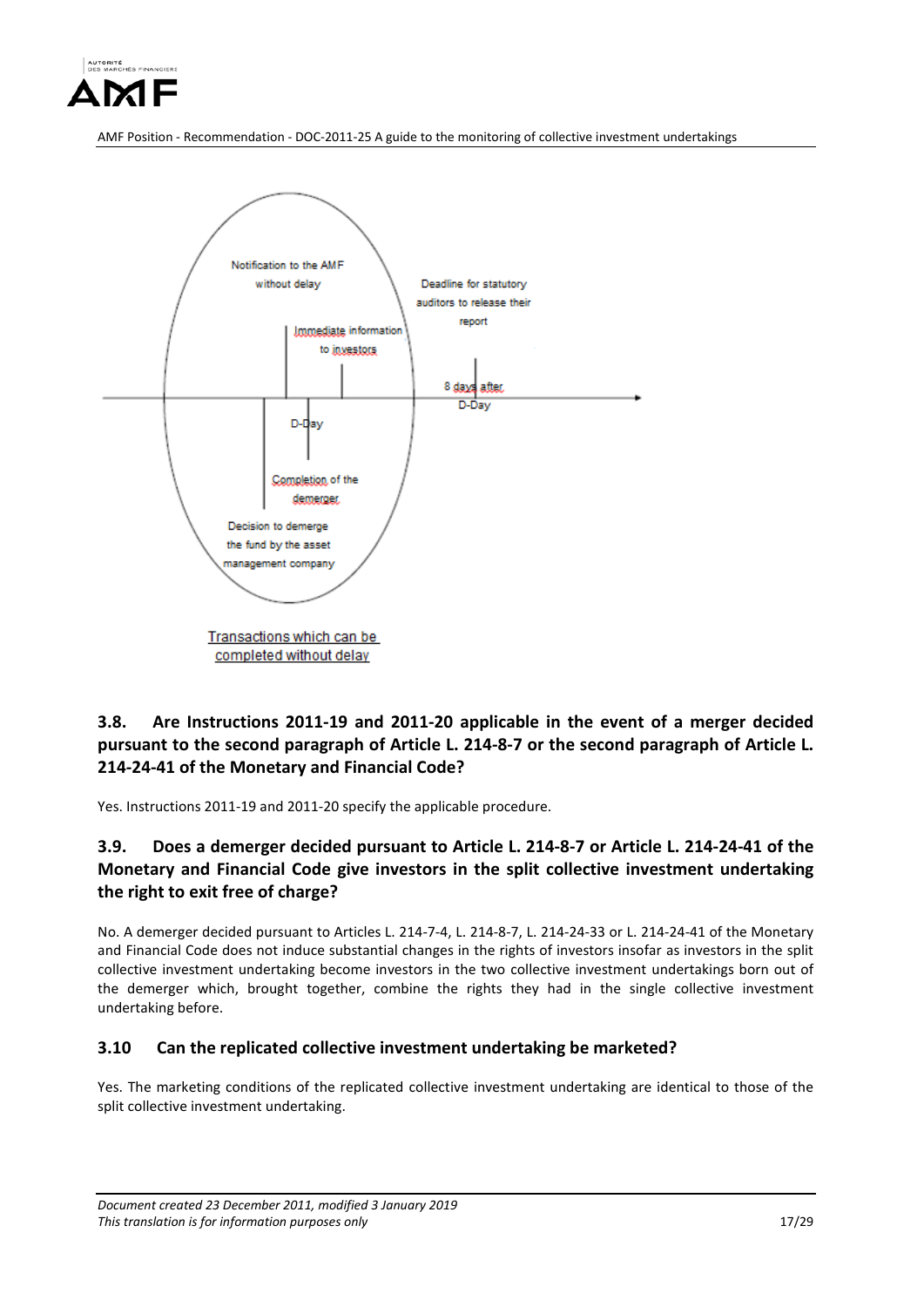

# <span id="page-17-0"></span>**3.11 Can past performances of the split collective investment undertaking be mentioned in the documents (prospectus, marketing materials, etc.) of the replicated collective investment undertaking?**

First of all, it should be highlighted that the replicated collective investment undertaking is allowed to create a performance history as of its incorporation date only and that it is not allowed to use the performance history of the split collective investment undertaking or to link, in any way, its own performance history to that of the split collective investment undertaking.

However, given the specific character of the demerger that led to the creation of the replicated collective investment undertaking, it may be allowed that the documents (prospectus, marketing materials, etc.) of the replicated collective investment undertaking mention the performance history of the split collective investment undertaking, provided that they clearly indicate that:

- the performance history is not that of the replicated collective investment undertaking,

- the replicated collective investment undertaking was born out of the demerger, which was decided so as to create a side pocket AIF out of the collective investment undertaking of which the performance history is presented.

## <span id="page-17-1"></span>**3.12 Can a side pocket AIF be transformed, merged or demerged?**

Although the transformation, merger or demerger of a side pocket AIF, necessarily incorporated in the form of a professional specialised fund, is not explicitly prohibited by Law, the fact that it must be managed in a run-off mode precludes a priori that it be subject to such mutation.

If a side pocket AIF were to be exceptionally merged or demerged, this transformation should be justified by considerations specific to the management of a side pocket AIF.

## <span id="page-17-2"></span>4. COMPENSATION PROCEDURE

Scope: Collective investment undertakings

Professionals may opt for compensation solutions, short of a tort action in court. The Autorité des Marchés Financiers encourages the concerned professionals to compensate the investors who might have been harmed by their failure to fulfil their duties, yet without imposing any obligation in this matter.

The AMF has no jurisdiction to deal with compensation for the prejudice suffered by investors in a collective investment undertaking. However, it wishes to be informed by the concerned professionals about the steps taken in the event of compensation.

### <span id="page-17-3"></span>**4.1. Impact analysis**

A management company may decide to provide financial compensation for the prejudice suffered by investors in a collective investment undertaking.

The prejudice suffered by investors can, for instance, be the result of valuation or management errors or of failure to comply with the provisions set out in the prospectus, etc.

It is recommended that as soon as the management company becomes aware that investors in one of its collective investment undertakings have suffered a prejudice, it should contact the fund's statutory auditor, its depositary and the Autorité des Marchés Financiers to inform them about these events.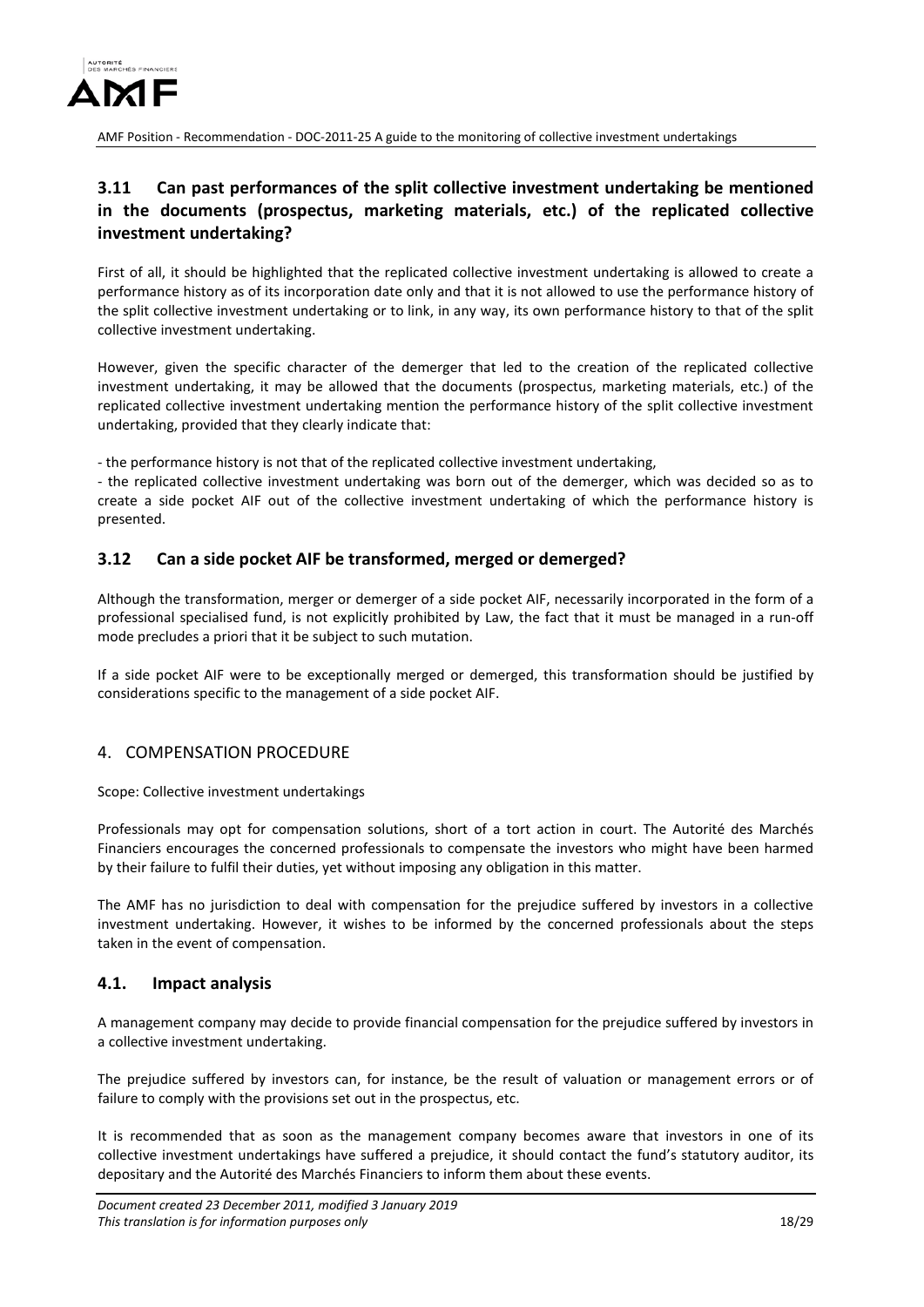

The management company will have to conduct an analysis detailing the following:

the origin of the error, the period during which it was made and the steps taken by the asset management company to prevent this situation from reoccurring;

the impact of the error on the collective investment undertaking and on each investor (in amounts and percentage of the net asset value);

the corrective measures contemplated by the management company to repair the prejudice suffered and the potential threshold under which it considers the loss suffered too small to be compensated (the choice of the threshold shall be reasonable and determined by the management company, based on the nature of the collective investment undertaking, of the investors, etc.)

As part of the impact analysis, it is recommended that the management company take into account the changes in the minimum amount of assets under management during the concerned time period, re-calculate the fund's net asset value for the time period running from the origin of the mistake to the date at which the mistake was corrected and the prejudice suffered compensated and assess the significance of the impact. The management company shall also analyse the impact of these changes on the performance of the collective investment undertaking over the aforementioned period.

We will take the example of a collective investment undertaking of which the published net asset value is false (undervalued) due to a valuation error of a financial instrument in which the collective investment undertaking invested. In this context, investors who exited the collective investment undertaking or who retained their holding in the collective investment undertaking during the concerned time period suffered a loss and the fact that investors acquired units in the collective investment undertaking on the basis of a net asset value that was undervalued also caused the collective investment undertaking to suffer a loss. The management company is then required to take into consideration all these circumstances when calculating compensation.

As soon as a mistake has been identified, the management company may endeavour to compensate for the prejudice suffered by the fund or by the investors. Three situations have to be distinguished: compensation for the collective investment undertaking, compensation for those investors who subscribed for units and compensation for those who redeemed units in the fund.

- Compensation for the collective investment undertaking: Such compensation can be approved in particular in the event of a loss or when investors subscribed for units on the basis of a wrong and lower net asset value, thereby yielding lower returns and causing the already existing investors to suffer a loss.

- Compensation for investors who have already subscribed for units in the fund on the basis of an overvalued net asset value.

- Compensation for investors who redeemed units in the fund on the basis of an undervalued net asset value. Since the management company is responsible for setting and publishing the net asset value, it cannot, in practice, require investors who subscribed for units on the basis of an undervalued net asset value to pay additional money to match the real net asset value nor can it return units redeemed on the basis of an overvalued net asset value.

The management company, and not the collective investment undertaking, shall bear the costs associated with the compensation scheme. Should the collective investment undertaking partially bear the costs associated with a compensation scheme, the management company will have to prove that this is in the investors' interest.

## <span id="page-18-0"></span>**4.2. Settlement and compensation of the prejudice suffered**

Once the impact analysis is completed, the management company is allowed to compensate the collective investment undertaking and its investors.

In order to ensure proper record-keeping, the management company is required to provide the Autorité des Marchés Financiers with the following: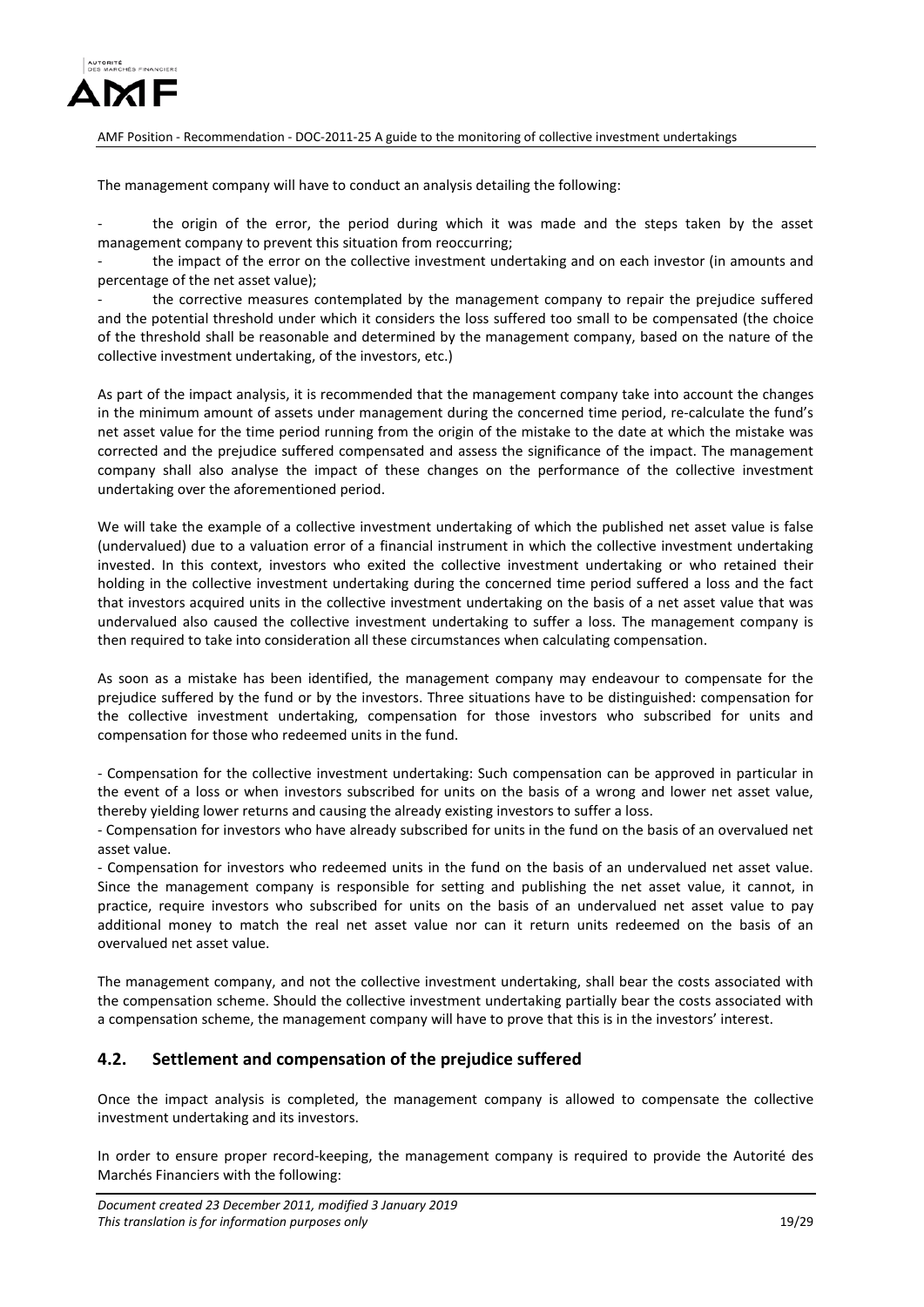

the principles adopted as regards the method, calculation and efficiency of the compensation mechanism, supplemented with the assessment of the fund's statutory auditor on these issues;

the provisional timeframe for the compensation payments supplemented with the list of all the investors and intermediaries if possible;

the information that will be provided to investors who suffered a loss.

### <span id="page-19-0"></span>5. CLASSIFICATIONS, CALCULATING EXPOSURE AND OVERALL RISK

With the exception of the "short-term money market", "money market" and "formula fund" classifications referred to in Articles 30-7 and 30-8 of Instruction DOC-2011-19, Articles 30-7 and 30-9 of Instruction DOC-2011- 20, Articles 30-7, 30-9, 30-10 and 30-11 of Instruction DOC-2011-21 and Annexes I.1 and III.1 of Instruction DOC-2012-06, the fund classifications referred to below shall be maintained only at the discretion of the collective investment undertaking.<sup>[6](#page-19-2)</sup>

For collective investment undertakings that have elected to eliminate this classification or not to use a classification, all exposure and/or investment limits related to the abandoned classification must be included in their regulatory documents. These limits must be respected at all times, whether they are derived from regulatory documents or management rules specific to the collective investment undertaking.

Collective investment undertakings that refer to one of the classifications referenced in (i) Articles 30-1 to 30-6 of Instruction DOC-2011-19, (ii) Articles 30-1 to 30-6 and 30-8 of Instruction DOC 2011-20 and (iii) Articles 30-1 to 30-6 of Instruction DOC-2011-21 or (iv) Annexes I.1 and III.1 of Instruction DOC-2012-06 in their regulatory documents and that have elected to no longer use this classification will have to delete this reference from their regulatory documents.

Lastly, collective investment undertakings that decide to no longer use the classifications will be required, as soon as they abandon their classification, to enter one of the ECB classifications, as indicated below, on their GECO extranet for the purpose of reporting to the Banque de France under Regulation (EU) 1073/2013 concerning statistics on the assets and liabilities of investment funds:

| Denomination     |
|------------------|
| Equity fund      |
| Bond fund        |
| Mixed fund       |
| Real estate fund |
| Hedge fund       |
| Other fund       |

### <span id="page-19-1"></span>**5.1. Taking into account all financial instruments when calculating exposure**

Scope: UCITS/Retail investment funds/Funds of alternative funds/Professional investment funds/Employee investment funds

Articles 30 et seq. of Instruction DOC-2011-19, Instruction DOC-2011-20 and Instruction DOC-2011-21 define the different categories to which a collective investment undertaking can belong. Belonging to a given category

<u>.</u>

<span id="page-19-2"></span> $6$  No action is required by the collective investment undertaking to maintain the AMF classification.

*Document created 23 December 2011, modified 3 January 2019 This translation is for information purposes only* 20/29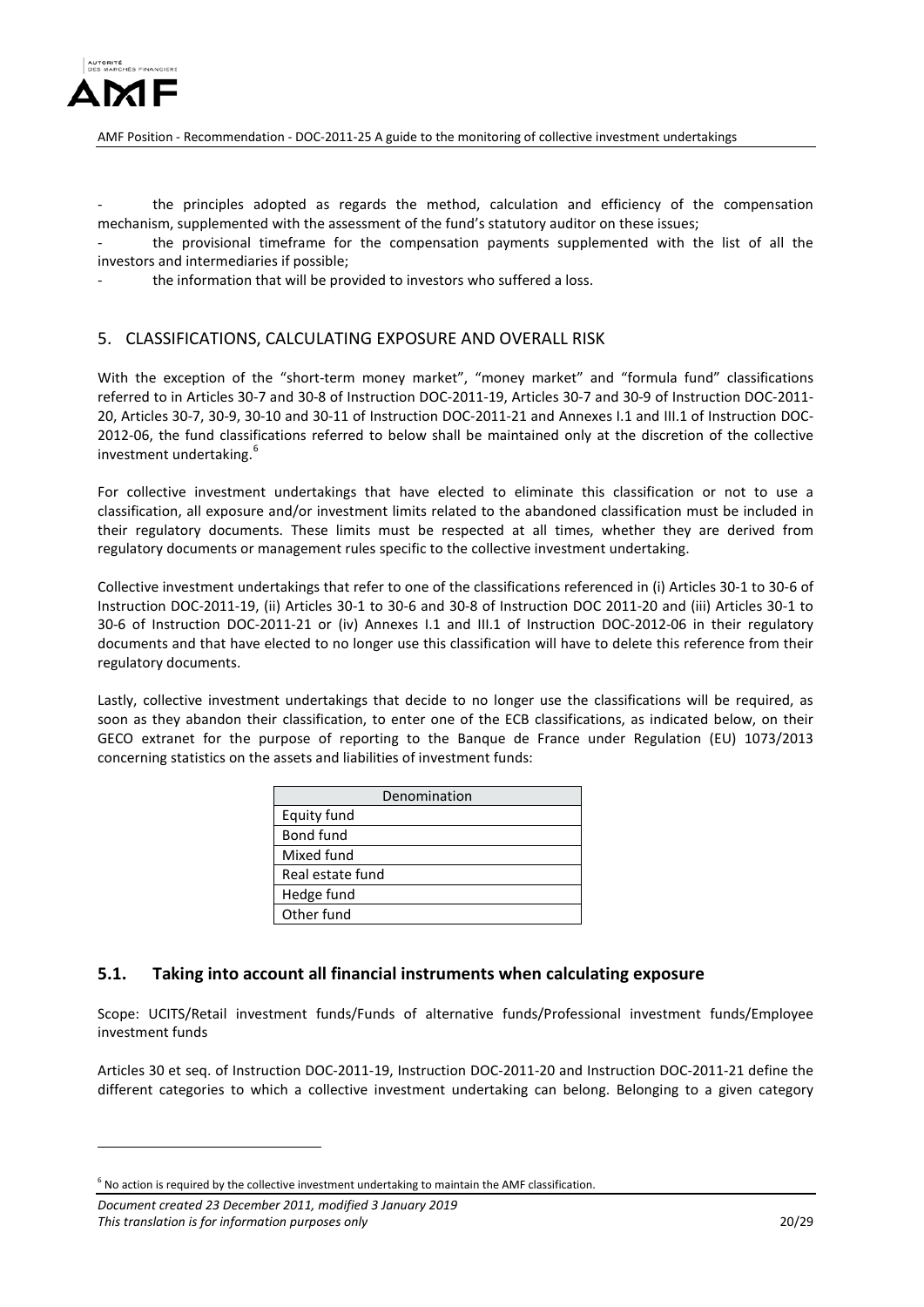

depends on several criteria, including most of the time an exposure criterion. Accordingly, a fund belonging to the "French equity" category must have exposure of at least 60% to the French equity market. As provided for in Article 30-10 of Instruction DOC-2011-19, Article 30-11 of Instruction DOC-2011-20 and Article 30-12 of Instruction DOC-2011-21, calculating the fund's exposure requires taking into account contractual transactions, financial contracts and securities with embedded derivatives in addition to physical investments. Since the purpose of segregating collective investment undertakings into different categories is to give an overview of their sensitivity to the price movements in the different markets, it is necessary that the derivatives and securities with embedded derivatives in the fund's portfolio be taken into account on the basis of the value of their equivalent underlying ("delta").

In that respect, using a reverse certificate that would offer reverse exposure to the performance of an equity index would reduce overall exposure to the equity markets. Besides, it would be impossible to measure the contribution of this instrument to the exposure on the basis of its market value insofar as such a calculation would overlook the sensitivity of the instrument to the underlying market.

Moreover, it should be recalled that pursuant to Article 30-10 of Instruction DOC-2011-19, Article 30-11 of Instruction DOC-2011-20 and Article 30-12 of Instruction DOC-2011-21, the units or shares in sub-funds held by the investor collective investment undertaking shall be accounted for in the calculation of the investor collective investment undertaking's exposure by taking into account their own categorisation.

For instance, a fund that invests at least 70% of its assets in "French equities" collective investment undertakings and the remaining 30% in money market instruments, without using derivatives, would be considered as having an exposure of 70% to the French equities markets and would be classified as a "French equity" fund.

# <span id="page-20-0"></span>**5.2. Compliance with the rules imposed by the categorisation or set out in the key investor information document (KIID) and in the prospectus**

Scope: UCITS/Retail investment funds/Private equity funds (retail private equity investment funds, retail venture capital funds and retail local investment funds/Funds of alternative funds/Employee investment funds

Pursuant to Article 30 of Instruction DOC-2011-19 and Instruction DOC-2011-20, each collective investment undertaking shall mention in its key investor information document (KIID) and in its prospectus the category to which it belongs and complies at all times with the criteria governing its category, set out respectively in Articles 30-1 and 30-09 of Instruction DOC-2011-19 and Articles 30-1 to 30-10 of Instruction DOC-2011-20.

The four "Equities" categories share the common feature of a minimum exposure requirement of 60% to the equity markets of a specific geographical region.

In order to ensure that the criteria governing the category are complied with and to ensure coherence within this category, the Autorité des Marchés Financiers stipulates that Equity collective investment undertakings must have simultaneous exposures of 60% to the overall equity risk and of 60% to the equity risk linked to their geographical region.

Thus, for instance, a euro zone equity collective investment undertaking which invests 60% of its assets in euro zone equities and reduces its exposure to the equity risk by selling Swiss equity futures would fail to comply with the criteria governing its category as its overall exposure to the equity markets would be lower than 60%.

Lastly, it is recalled that all the exposure limits and/or investment limits set out in the prospectus, whether they arise from the categorisation or from investment rules specific to the collective investment undertaking, shall be complied with at all times.

We will take the example of an "International equity" collective investment undertaking of which the prospectus mentions an exposure range to the equity markets, all geographical areas combined, of between 70% and 100%.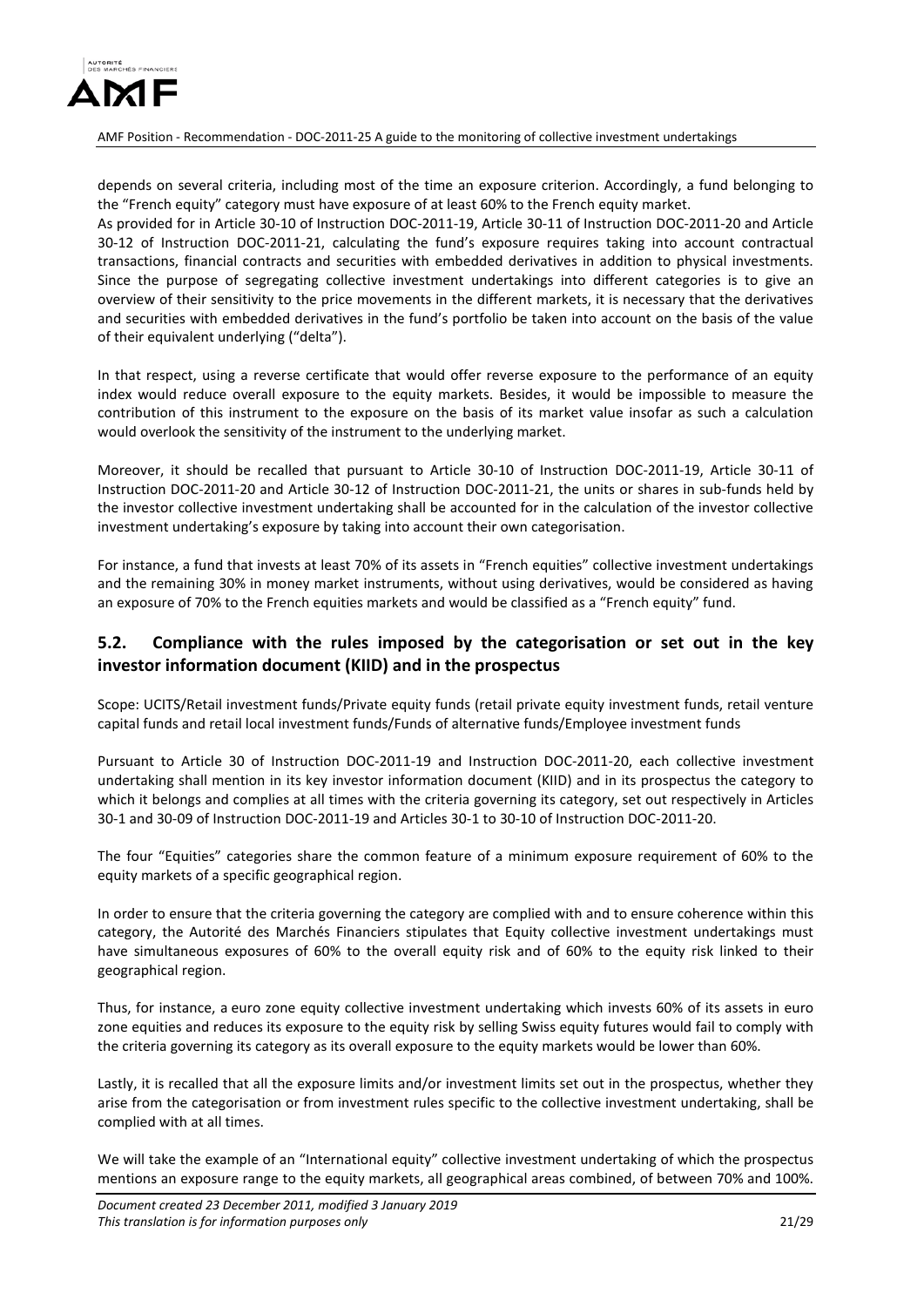

The fact that the asset management company forecasts a decline in the equity markets does not give the collective investment undertaking the right to reduce its exposure to the equity markets to less than 70%.

## <span id="page-21-0"></span>**5.3. Clarification of the definition of ancillary risk**

Scope: UCITS/Retail investment funds/Private equity funds (retail private equity investment funds, retail venture capital funds and retail local investment funds/Funds of alternative funds/Professional investment funds/Professional specialised funds/Professional private equity investment funds

For certain categories, exposures to currency or market risks which differ from that of the concerned geographical zone shall remain ancillary. The Autorité des Marchés Financiers considers, in that respect, that any exposure to a specific risk exceeding 10% of the fund's assets cannot possibly be considered ancillary.

Accordingly, a collective investment undertaking with exposure of more than 10% to US bonds cannot fall in the category "bonds and other euro-denominated debt securities".

Moreover, the notion of ancillary risk used in the prospectus shall reflect the marginal nature of the said exposure. The aforementioned 10% limit can prove inadequate for certain categories of funds or certain types of management. An exposure below 10% cannot be considered ancillary then.

Accordingly, a diversified collective investment undertaking which mainly invests in money market instruments and which has an exposure of 8% or 9% to the commodity markets in order to outperform cannot pretend that such exposure is ancillary insofar as it is a performance driver and entails a significant degree of risk for the collective investment undertaking.

### **Holding ancillary liquid assets**

Scope: UCITS/Retail investment funds/Private equity funds/Funds of alternative funds/Professional investment funds/Employee investment funds

Holding ancillary liquid assets may be justified, for example, in the following cases:

- in order to cover current or exceptional payments:
- in the case of sales of the fund's assets, for the time necessary to reinvest in other financial instruments;
- for a period of time strictly necessary when, because of unfavourable market conditions, the investment in financial instruments must be suspended.

Pursuant to paragraph 5.3 of this Position-Recommendation, it is considered in this regard that any exposure to a specific risk exceeding 10% of the fund's assets could not be qualified as ancillary. Where exceptional market conditions justify it, however, it is considered that a collective investment undertaking may increase this limit to 20% for liquid assets. In all cases involving UCITS, retail investment funds, professional investment funds, funds of alternative funds and employee investment funds, the liquid assets held, cumulated with the exposure to the factors mentioned in III of Article R. 214-21 and Article R. 214-32-29 of the Monetary and Financial Code, may not exceed 30%.

## <span id="page-21-1"></span>**5.4. Calculating overall risk in the case of arbitrage strategies**

Scope: UCITS/Retail investment funds/Private equity funds/Real estate funds/Funds of alternative funds/Employee investment funds/Professional investment funds

Pursuant to Articles 411-72 et seq. and Articles 422-51 to 422-60 of the AMF General Regulation, the performance achieved by a collective investment undertaking using the commitment calculation method is based on directional risks and should not be significantly based on trade-offs between these sources of risk. Therefore,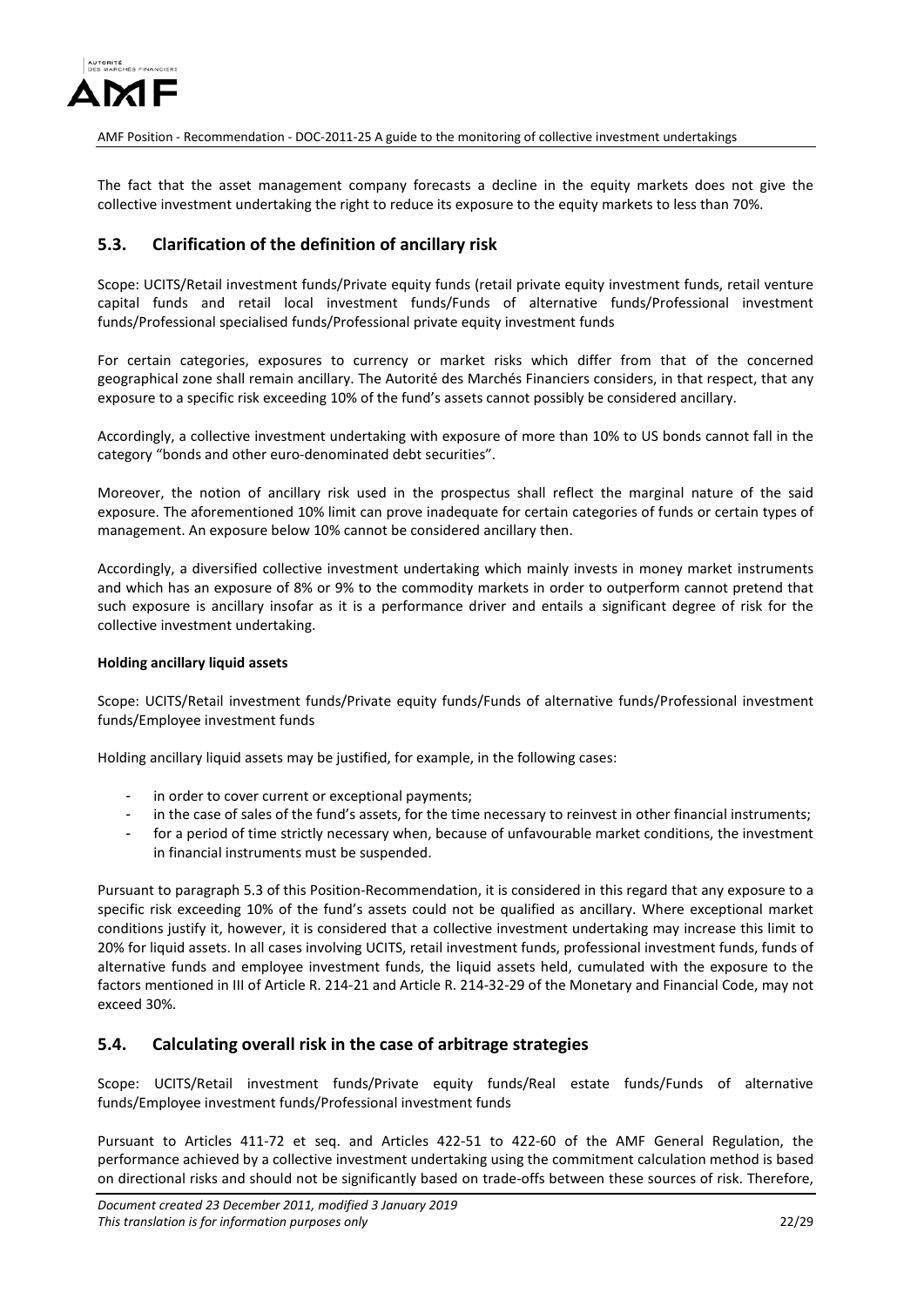

a collective investment undertaking that uses trade-off strategies in a non-marginal manner, notably in the interest rate and currency markets, shall not use the commitment calculation method to calculate overall risk and shall use the VaR calculation method instead.

Determining the "material" character is left to the discretion of the asset management company. However, it shall rely on several criteria such as the contribution of the trade-off strategies to the fund's performance or risk profile. It cannot, most of the time, rely exclusively on the calculation of the percentage of the assets or exposure allocated to this strategy insofar as such a criterion does not ensure that the said strategy is not an important performance driver of the fund.

For instance, the fact that a trade-off strategy accounts for only 10% of the fund's assets does not imply necessarily that the performance depends significantly on this strategy.

The commitment calculation method can be used if the proportion of non-standard financial instruments is negligible.

# <span id="page-22-0"></span>**5.5. Offsetting exposure to index futures with a basket of equities as part of the commitment calculation method**

Scope: UCITS/Retail investment funds/Private equity funds/Real estate funds/Funds of alternative funds/Employee investment funds/Professional investment funds

Articles 411-75, 422-54 and 422-176 of the AMF General Regulation allows offsetting of exposure to index futures with a basket of assets replicating this index. Offsetting is possible as soon as a basket of assets replicates the underlying index to the futures positions.

Accordingly, it is impossible to offset exposure to an index derivative with only one asset.

We will take the example of a collective investment undertaking which almost exclusively invests in French equities, safe for one German stock with a put option on the DAX index. It is impossible to offset the short position on the DAX with the German stock on the grounds that the reference markets are the same because the stock does not replicate the DAX.

In addition, it should be specified that offsetting depends on the quality of the replication. In that respect, where the basket of assets does not exactly replicate the index, offsetting cannot be total and should be adjusted with a replication coefficient which takes into account several criteria such as the tracking error, correlation or the weight of the stocks in the index. It is the duty of the management company to define the coefficient applied and ensure that the criteria adopted are consistent with the replication effectively implemented.

Where a collective investment undertaking invests in 20 stocks in the CAC 40 and that it also sells futures on the index, the short position can partially be offset with the basket of shares by taking into account the correlation between the performance of the basket of 20 stocks and that of the index when determining the offsetting level for instance.

### <span id="page-22-1"></span>**5.6. Using the VaR calculation method when measuring overall risk**

Scope: UCITS/Retail investment funds/Private equity funds/Real estate funds/Funds of alternative funds/Employee investment funds/Professional investment funds

Pursuant to Articles 411-71-1 et seq., 422-50 et seq. and 422-176 of the AMF General Regulation, a collective investment undertaking using the VaR calculation method to measure overall risk may lay out a reference portfolio with the same risk profile (or the same allocation) as that of the collective investment undertaking. The VaR of the collective investment undertaking is then compared to the reference portfolio's VaR (relative VaR).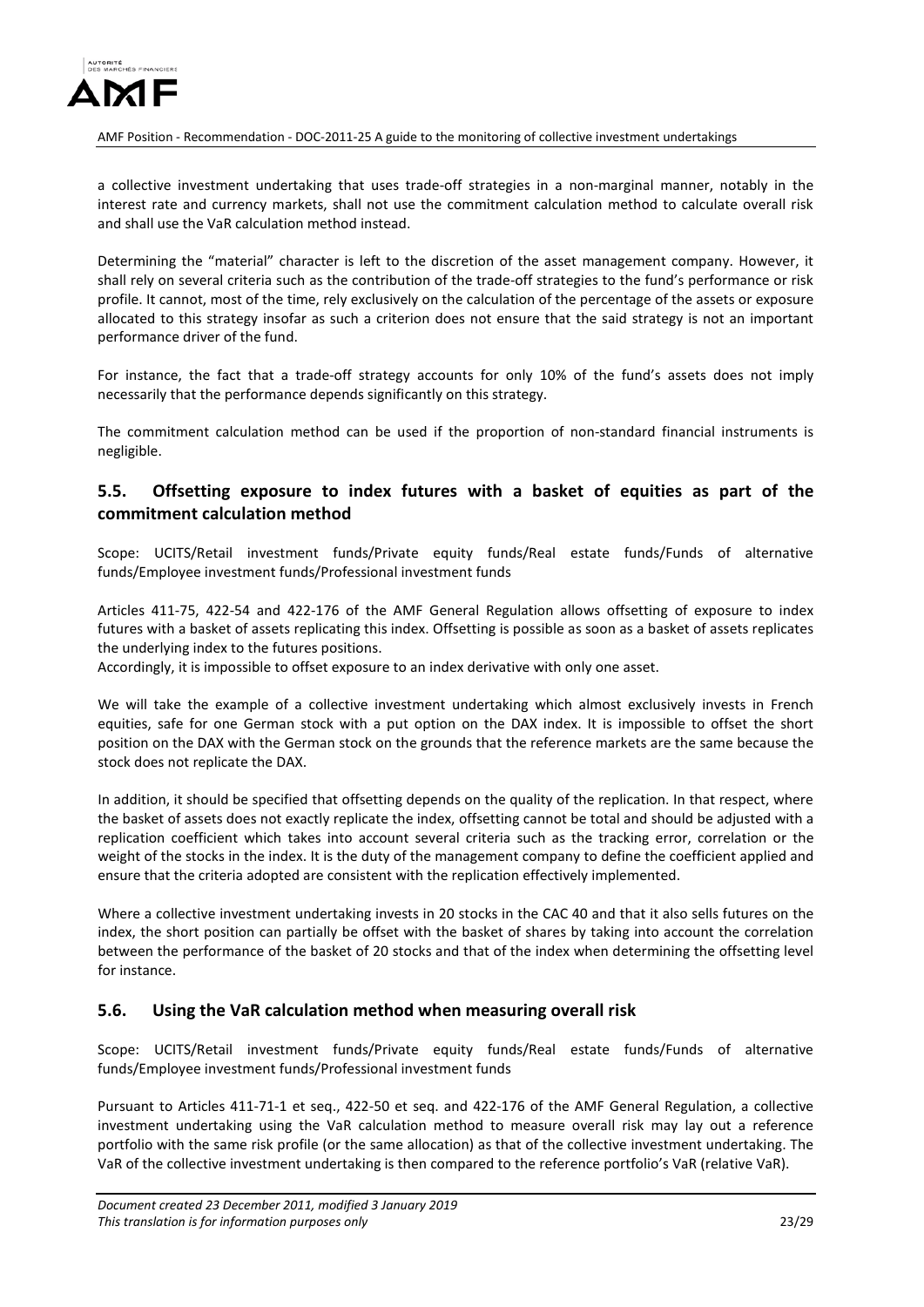

When the management company chooses not to lay out a reference portfolio, the regulatory requirements governing overall risk command that the VaR of the collective investment undertaking be compared to a fixed threshold (absolute VaR).

It shall be reminded that:

- this choice must be justified;

- a collective investment undertaking which fails to comply with the requirements of the predetermined calculation method cannot change its method ("breach");

- if the risk profile can easily change, the relative VaR cannot be used;

- the reference portfolio is based on a non-leveraged benchmark (with not leverage effect).

### <span id="page-23-0"></span>**5.7. Distinction between the historical VaR and the ex post VaR**

Scope: UCITS/Retail investment funds/Private equity funds/Real estate funds/Funds of alternative funds/Employee investment funds/Professional investment funds

The Autorité des Marchés Financiers noticed, in the context of monitoring collective investment undertakings and asset management companies, that there seems to be confusion between the notions of historical VaR and ex post VaR.

The historical VaR is one of the methods usually used by the financial industry to calculate the VaR. It is based on the assumption that the distribution of returns observed from the historical data will happen again in the future. It consists of reconstituting the return history of the static portfolio on the basis of the historical returns of the different risk factors present in the portfolio at the time of calculation and over the time period considered and then determining the percentile of the series obtained corresponding to the target confidence level.

Where there are 250 historical data and where the confidence level stands at 99%, the historical VaR is the third value in the ordered list of the portfolio's reconstituted performances.

The ex post VaR is the maximum dynamic loss suffered by the real portfolio over a set time frame, depending on a determined confidence threshold in a given time period.

If the ex post VaR (99%, 1 day) of a fund over a twelve-month period is 3%, this means that the fund achieved a daily performance of more than [-3%] in 99% of the cases in the past year.

In a nutshell, the historical VaR measures the ex ante risk and makes it possible to estimate the probabilistic loss suffered by a portfolio on the basis of its composition at the time of calculation while the ex post VaR is a result that reflects the dynamic behaviour of the portfolio afterwards.

### <span id="page-23-1"></span>**5.8. Backtesting VaR models**

Scope: UCITS/Retail investment funds/Private equity funds/Real estate funds/Funds of alternative funds/Employee investment funds/Professional investment funds

Pursuant to II of Article 15 of Instruction 2011-15, the VaR models used need to be backtested in order to ensure that the net asset value of the collective investment undertaking is consistent with the risk measurement procedures used.

The backtesting method has to be defined by the asset management company and it must suit the strategies implemented and the management methods adopted.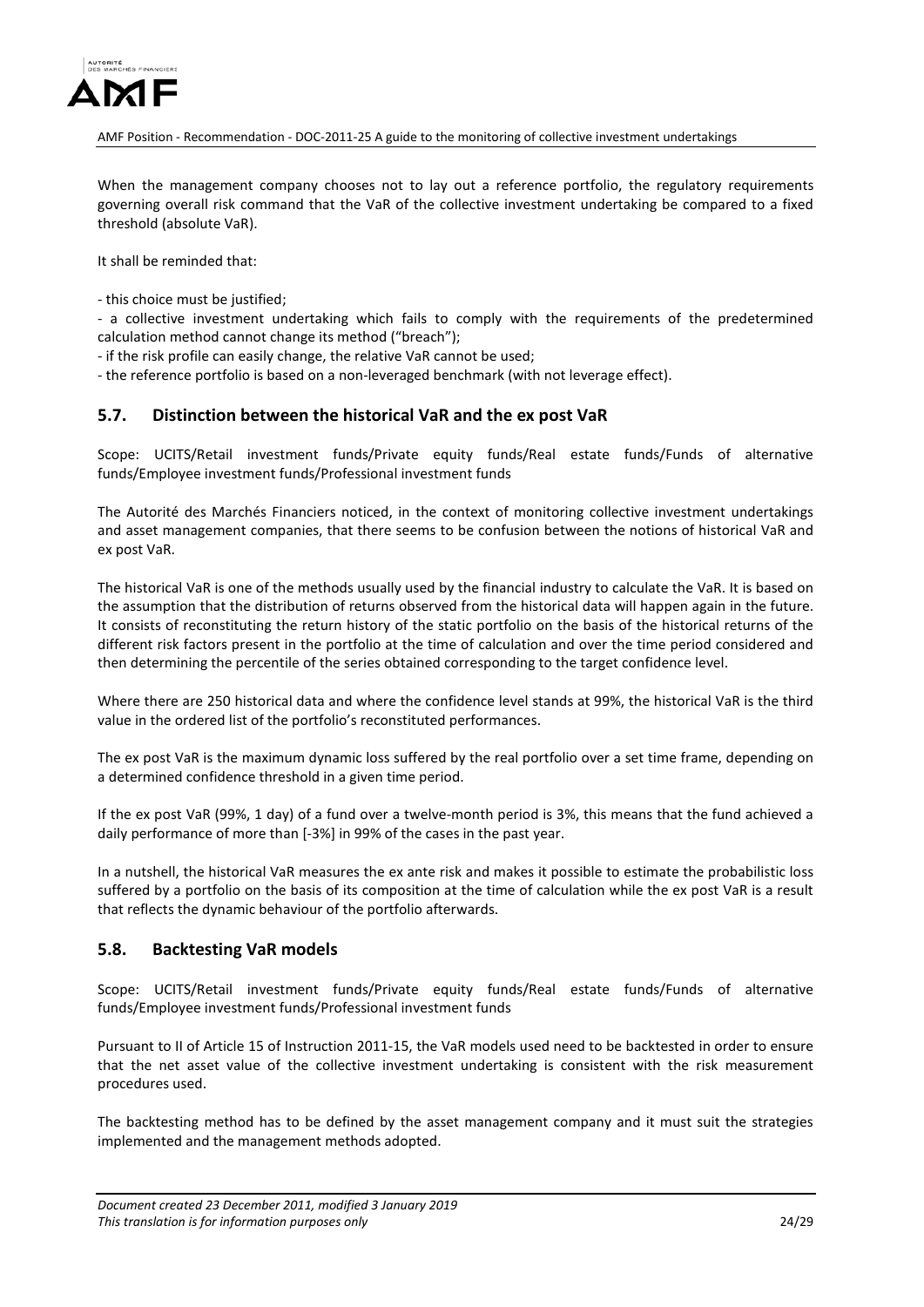

We will take the example of a collective investment undertaking which calculates its VaR (99%, 20 days) at each net asset value determination date.

As part of the backtesting process, the management company can, for instance, compare the weekly performance of the collective investment undertaking with the estimated probabilistic loss measured by the VaR and, then, count the number of times when the performance has been lower than the VaR over the time period considered. The overshooting percentage (also called exceptions) can then be compared to the 20% threshold (to which it is assumedly very close), which is the risk threshold corresponding to the confidence threshold for calculating the VaR (99%)

Conversely, comparing the fund's ex post VaR to the risk threshold may not be considered, in most cases, the only sufficient backtesting method to validate a model, although it allows a preliminary consistency check.

## <span id="page-24-0"></span>6. INFORMATION TO INVESTORS

## <span id="page-24-1"></span>**6.1. Determining the investment objective on the basis of market assumptions made by the management company**

Scope: Collective investment undertakings

The management company shall ensure that the investment objective of the collective investment undertaking is consistent with the investment strategy it looks to implement to reach the said objective, in particular when it plans setting a quantified performance objective. Indeed, although the latter is not a commitment to results, it shall nevertheless be defined on the basis of assumptions likely to occur.

Asset management companies which carry out simulations of past performances to justify setting a performance objective in the Key Investor Information Document (KIID) and in the prospectus of a collective investment undertaking shall be able to take into consideration the limits of the simulation carried out and the particular circumstances (notably specific market conditions) of the time period over which these simulations are carried out. It is necessary that the quantified performance objective be consistent with the nature of the risks entailed by the investment strategy.

In the case of equity markets yielding an annual return on investment of 7% over a five-year time period, an equity collective investment undertaking, managed on the basis of a backtested quantitative model over a threeyear time period of strong rally in the equity markets, cannot set an annual performance objective of 10% on this basis alone.

# <span id="page-24-2"></span>**6.2. Consistency of certain types of UCITS transformations or of certain movements in liabilities with the information provided to investors**

Scope: Collective investment undertakings

In the case of some specific transformations of collective investment undertakings (for instance, the transformation of a UCITS into a feeder UCITS or the opposite, mergers), the management company shall ensure that the practical arrangements for the transformation are not likely to undermine the exposure to which investors are entitled under the prospectus predating and postdating the transformation.

We will take the example of an index UCITS replicating the CAC 40 index which becomes the feeder fund of a master UCITS, yet using the same management strategy. It seems natural that investors in the fund should not be temporarily desensitised to price movements in the CAC 40 index during the transformation. They shall continue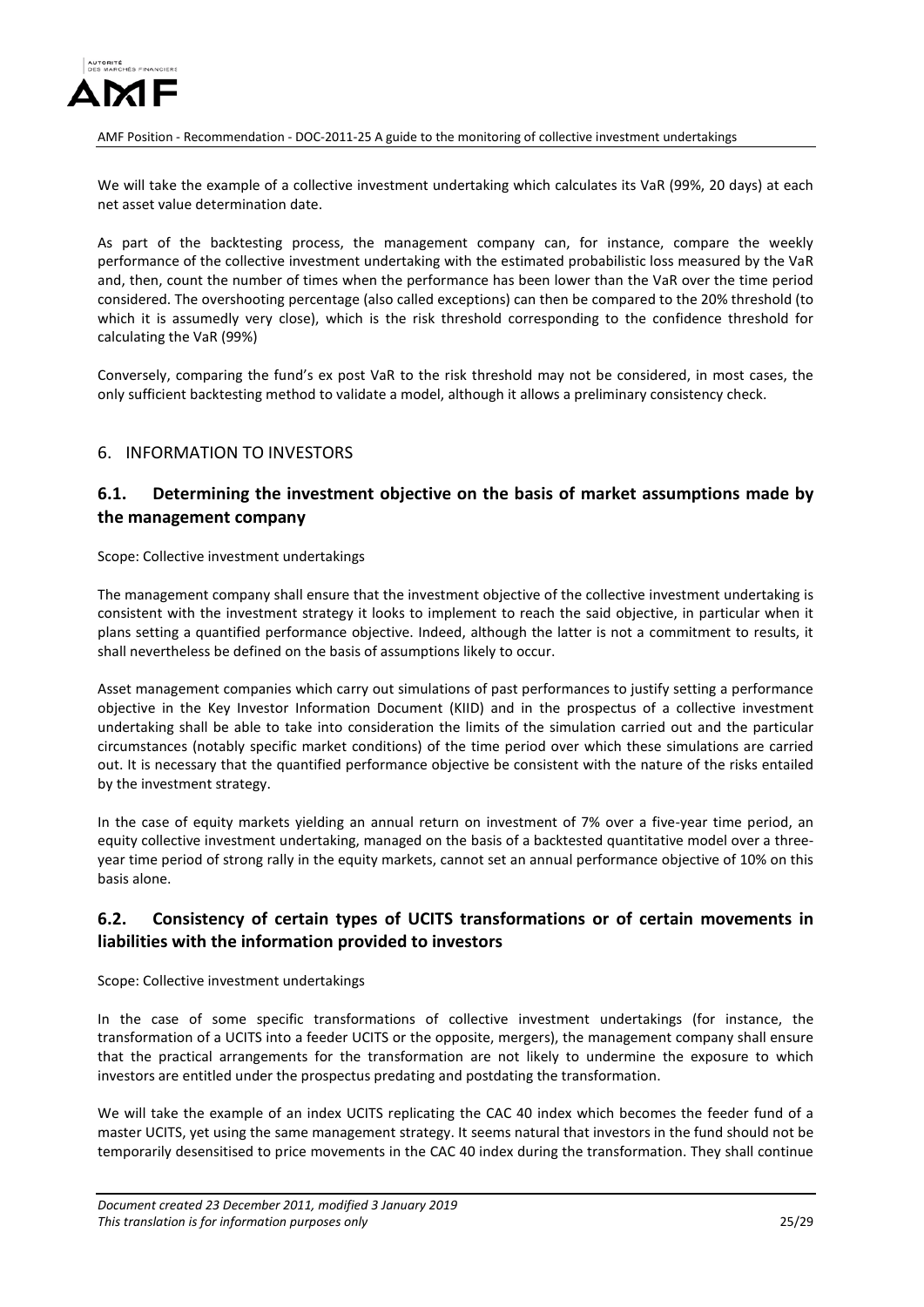

to benefit from an index-based management strategy without being impacted by the transformation procedures (deadline for subscribing for units in the master fund, subscription net asset value, valuation procedures).

Similarly, where these transformations result in important subscription/redemptions orders, the management company shall ensure:

- on the one hand, that these movements in the liabilities do not result in important changes in the risk profile of the collective investment undertaking which may affect investors who retain their units during the interim period;

- on the other hand, that these movements in the liabilities do not result in excessively high friction costs associated with changes in the assets under management.

Accordingly, a management company which is aware that some of its investors intend to transform their direct exposure to a collective investment undertaking into exposure to this undertaking through a feeder collective investment undertaking shall take steps to ensure that the exposure of the collective investment undertaking to equities does not vary disproportionately during the successive divestment and reinvestment stages and that other investors in the collective investment undertaking are not impacted by the transaction or commission fees associated with these sharp movements in the structure of the fund's liabilities.

### <span id="page-25-0"></span>**6.3. Mergers and information to investors**

Scope: Collective investment undertakings

Overall, mergers are carried out by exchanging units in the receiving collective investment undertaking for units in the absorbed collective investment undertaking. Although this action is not considered a subscription, and consequently not strictly governed by the investment conditions of the receiving collective investment undertaking, the merger shall not aim at circumventing the receiving collective investment undertaking's investment conditions. Thus, it is the duty of the management company to ensure, prior to the launch of the merger, that the conditions for purchasing units or shares in the receiving collective investment undertaking are equivalent to the conditions for purchasing units or shares in the absorbed collective investment undertaking which prevailed when it was marketed.

For instance, if the subscription amount of the receiving collective investment undertaking is lower than €100,000 while the subscription amount of the absorbed collective investment undertaking is €1,000, the planned merger would allow investors in the absorbed collective investment undertaking to invest in the receiving collective investment undertaking although the investment conditions of the two are different. Conversely, if the subscription amount of the absorbed collective investment undertaking is €1,000 and the receiving collective investment undertaking is transformed prior to the merger in order to align the investment conditions of the receiving collective investment undertaking with those governing the absorbed collective investment undertaking, the investment conditions of the two collective investment undertakings are then equivalent and the merger may be completed.

Besides, in the specific case of mergers involving a receiving fund offering several categories of units, if the units held by investors in the absorbed fund are transferred to a single category of units for practical reasons, the draft letter to be sent to the investors shall:

- highlight the existence of other categories of units;

- offer investors who meet the investment conditions the possibility to transfer their assets to the category of their choice in order to benefit from more favourable tariff conditions.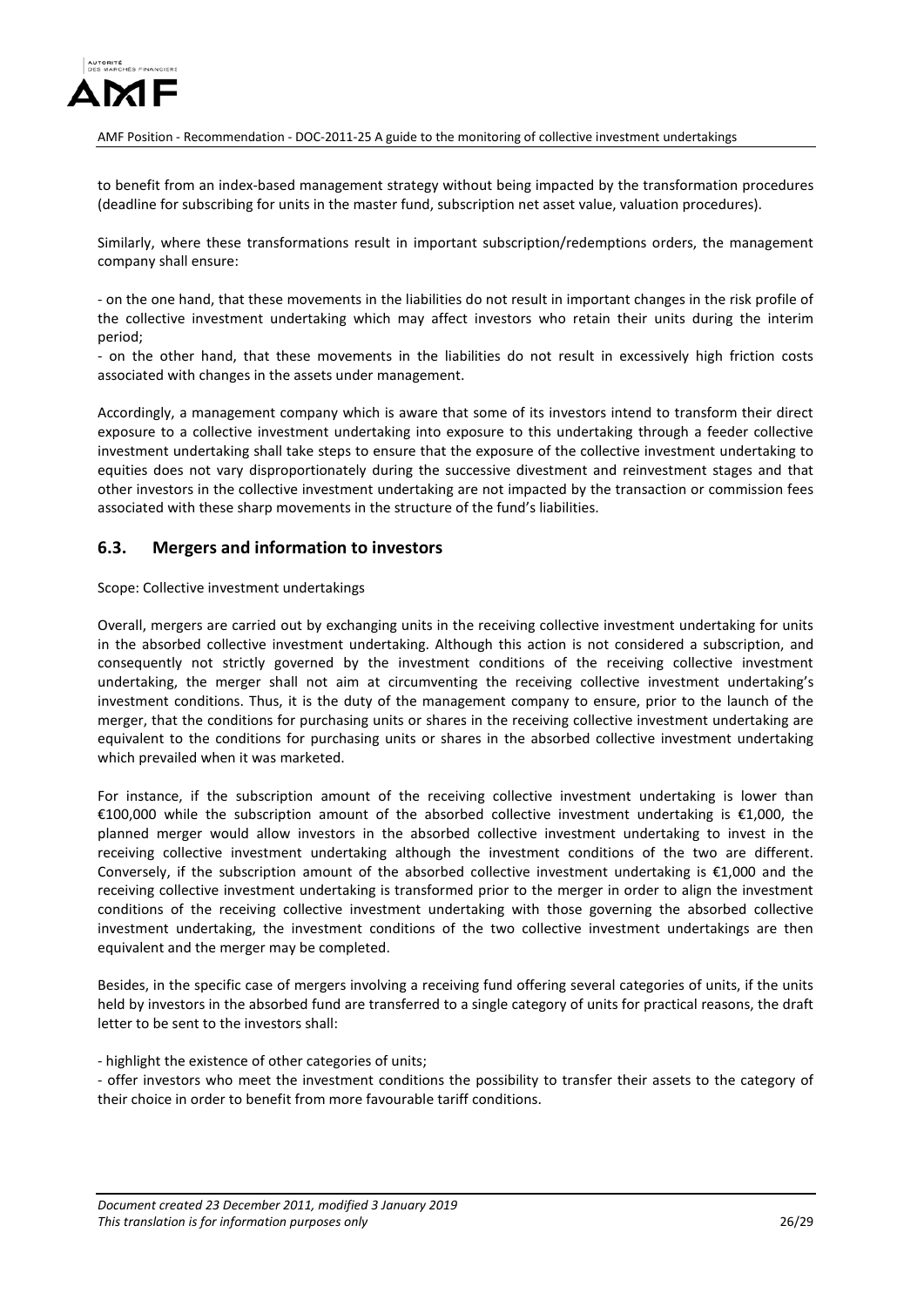

### <span id="page-26-0"></span>**6.4. Informing investors about the guaranteed principal amount**

Scope: UCITS/Retail investment funds/Private equity funds/Real estate funds/Real estate investment trusts/Funds of alternative funds/Professional investment funds/Professional real estate funds/Declared funds/Employee investment funds/Film investment funds

Where a collective investment undertaking or investors in a collective investment undertaking are being offered a redemption guarantee for some or all of the invested capital, investors shall be informed precisely about the amount of the guarantee in the regulatory documents.

For instance, if the guarantee does not cover the subscription fees, this should be mentioned in the regulatory documents. Similarly, if the guarantee is before tax, this information shall be clearly mentioned in order to provide investors with accurate information.

See also AMF Position-Recommendation DOC 2011-24 and AMF Position-Recommendation DOC 2011-05.

# <span id="page-26-1"></span>**6.5. Consistency of the information provided in the Key Investor Information Document (KIID) and in the prospectus with the information disseminated in the marketing materials of the collective investment undertaking**

Scope: Collective investment undertakings

The information disclosed in the Key Investor Information Document and in the prospectus when the collective investment undertaking files for approval shall always be consistent with the information disclosed in the marketing materials. Management companies are required to pay particular attention to this issue.

The marketing materials of a collective investment undertaking which promotes an investment strategy based on the selection of small caps from emerging countries cannot possibly suggest that this investment outperforms a European blue-chip index.

This remark may also apply to the regulatory documents released by the collective investment undertakings which do not articulate a key investor information document and prospectus.

### <span id="page-26-2"></span>**6.6. Marketing AIFs reserved for 20 investors**

#### Scope: AIFs

Reserved AIFs shall not be listed, advertised, sold or be subject to any other type of solicitation to the general public. This category of investors is intended to subscribe to AIFs incorporated on demand of a limited number of investors (a maximum of 20 persons). The funds concerned shall not be actively marketed, even though they are aimed at a limited number of investors.

Besides, the fact that these funds are reserved for specific investors implies that the regulatory documents they release are not available to the general public. For purposes of consistency, they cannot be communicated to funds open to all investors since this would be like distributing to the general public funds which are meant to be held by a limited number of investors.

# <span id="page-26-3"></span>**6.7. Transformation of a fund established with a pre-determined time horizon (excluding formula funds)**

Scope: Collective investment undertakings, excluding formula collective investment undertakings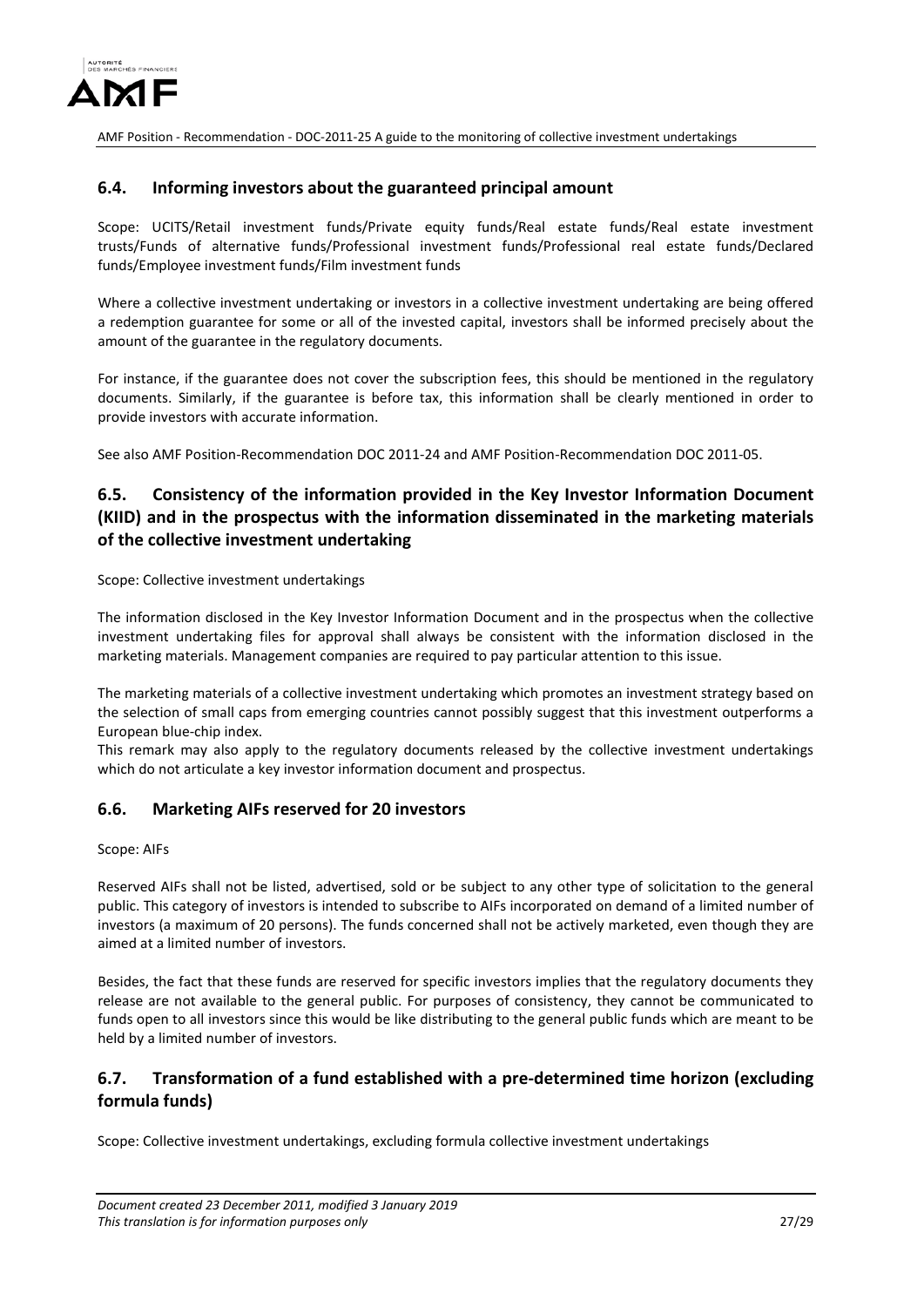

#### **Dissolution**

Several funds have filed with the AMF for early dissolution before the maturity date initially set for the management strategy.

These files are particular insofar as dissolution would occur before the planned maturity date, thereby allowing investors to have their units or shares redeemed before the end of the investment period on the basis of which they subscribed and on the basis of which the collective investment undertaking should have been managed initially. Moreover, where investors have their capital guaranteed at maturity, early dissolution would prevent them from benefiting from this guarantee within the anticipated timeframe.

These files require that the right balance be found between investor protection and the requirements imposed on the management companies. Indeed, these requirements can prove to be so stringent that early dissolution becomes preferable, in the interests of the investors, to continuing to manage the fund. This may be the case where a fund using an insurance portfolio strategy is forced to invest in monetary assets because of a sharp decline in the markets.

The AMF shall then review the conditions under which the management company takes into account the interest of the investors and the potential loss they could suffer, the loss of opportunity, the subscription fees and the other costs associated with the dissolution.

#### Transformation

Some management companies have developed and marketed collective investment undertakings according to a pre-determined maturity date and wish to transform these products into similar products at maturity.

It is desirable that these transformations give rise to a positive action by the investor so that its subscription in the fund is not tacitly extended. However, failing this, it is possible to change a collective investment undertaking built for, and marketed over, a pre-determined time period which has expired into a product using the same investment strategy and having the same time horizon, provided that the following conditions are met:

the new fund shall leave enough time to investors to make their investment decision (i.e. holding their units) depending on the frequency of the net asset value calculation and have their exposure to dynamic assets renewed at the end of this period only. During this period, investors shall have the possibility to redeem units free of charges.

Example:

- o a two-week time period for a fund with weekly liquidity is not enough.
- o a one-month period for a fund with daily liquidity is a possible option.
- the information provided to investors, by mail and before the fund expires, shall contain several pieces of information. It shall specify that the new investment product has been conceived in continuity with the preceding investment and the management procedures shall be stipulated. A new investment objective shall be proposed by the asset management company. Two assumptions shall be proposed in the letter:
	- o should the investor wish to recover the capital initially invested, or should he decide to shift to a new investment profile, it must be offered the possibility to have its shares redeemed.
	- o conversely, should the investor wish to invest in a similar product and subscribe for units in a fund with a pre-determined investment period, the asset management company shall inform the said investor that it retains its units and that it holds units in the new fund.